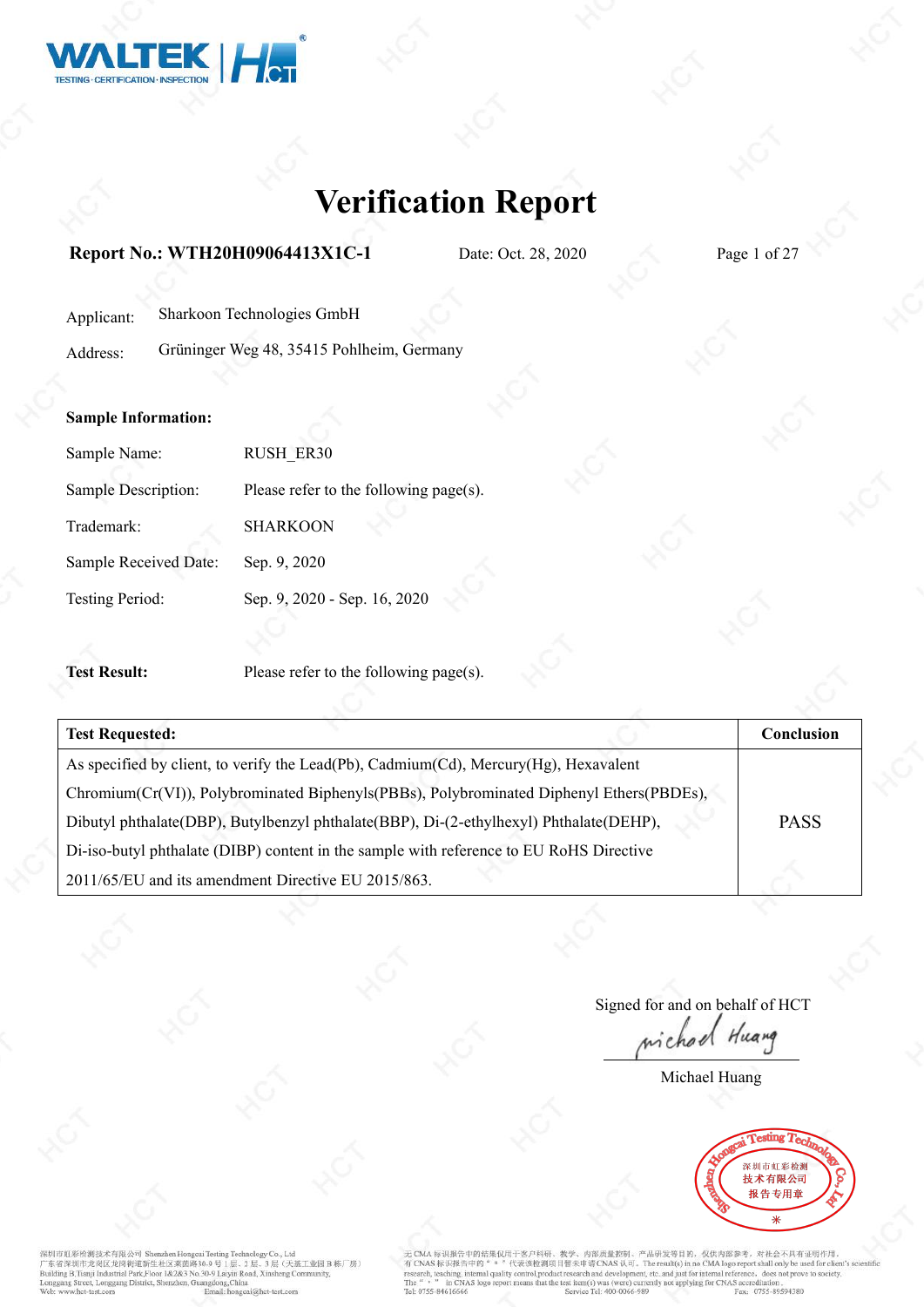

### **Report No.: WTH20H09064413X1C-1** Date: Oct. 28, 2020 Page 2 of 27

### **Test Result(s):**

| No.            | <b>Sample Description</b>    | <b>Test Item(s)</b> | <b>ED-XRF</b><br><b>Test Result(s)</b><br>(1) | Chemical<br><b>Test Result(s)</b><br>(2) | <b>Received</b><br>Sample(s) Date        | <b>Note</b> |  |
|----------------|------------------------------|---------------------|-----------------------------------------------|------------------------------------------|------------------------------------------|-------------|--|
|                |                              | Pb                  | BL                                            | $\qquad \qquad - -$                      |                                          |             |  |
|                |                              | Cd                  | BL                                            | ---                                      |                                          |             |  |
|                | Pale golden metal shell      | Hg                  | $\rm BL$                                      | $---$                                    |                                          |             |  |
|                | (socket)                     | Cr(VI)              | BL                                            | ---                                      | 2020-9-9                                 |             |  |
|                |                              | PBBs                | $---$                                         | ---                                      |                                          |             |  |
|                |                              | <b>PBDEs</b>        | ---                                           | $---$                                    |                                          |             |  |
|                |                              | ${\rm Pb}$          | BL                                            | $---$                                    |                                          |             |  |
|                |                              | Cd                  | ${\rm BL}$                                    | $---$                                    |                                          |             |  |
|                |                              | $_{\rm Hg}$         | $\rm BL$                                      | $---$                                    |                                          |             |  |
| $\overline{2}$ | Silver metal shell (socket)  | Cr(VI)              | BL                                            | $---$                                    | 2020-9-9                                 |             |  |
|                |                              | <b>PBBs</b>         | ---                                           | $---$                                    |                                          |             |  |
|                |                              | <b>PBDEs</b>        | ---                                           | $---$                                    |                                          |             |  |
|                |                              | Pb                  | $\rm BL$                                      | $-1$                                     |                                          |             |  |
|                |                              | Cd                  | ${\bf BL}$                                    | $-$                                      |                                          |             |  |
|                |                              | Hg                  | $\rm BL$                                      | $---$                                    |                                          |             |  |
| $\mathfrak{Z}$ | White plastic (socket)       | Cr(VI)              | $\rm BL$                                      | $---$                                    | 2020-9-9                                 |             |  |
|                |                              | <b>PBBs</b>         | BL                                            | $---$                                    |                                          |             |  |
|                |                              | <b>PBDEs</b>        | <b>BL</b>                                     | $---$                                    |                                          |             |  |
|                |                              | Pb                  | BL                                            | $---$                                    |                                          |             |  |
|                |                              | Cd                  | BL                                            | $---$                                    |                                          |             |  |
| $\overline{4}$ |                              | Hg                  | $\rm BL$                                      | $---$                                    | 2020-9-9                                 |             |  |
|                | Translucent plastic (socket) | Cr(VI)              | $\rm BL$                                      | $---$                                    |                                          |             |  |
|                |                              | <b>PBBs</b>         | BL                                            | $---$                                    |                                          |             |  |
|                |                              | <b>PBDEs</b>        | $\rm BL$                                      | $---$                                    |                                          |             |  |
|                |                              | Pb                  | $\rm BL$                                      | $---$                                    |                                          |             |  |
|                |                              | Cd                  | $\rm BL$                                      | $\qquad \qquad - -$                      |                                          |             |  |
| $\sim$ 5       | Silver metal pins (socket)   | Hg                  | $\rm BL$                                      | $\qquad \qquad - -$                      | 2020-9-9                                 |             |  |
|                |                              | Cr(VI)              | $\rm BL$                                      | $\scriptstyle\cdots$                     | <b>Kongrai Testing Techno</b><br>深圳市虹彩检测 | Note        |  |
|                |                              | $\rm PBBs$          | $\qquad \qquad - -$                           | $---$                                    | g<br>技术有限公司                              | ဝ           |  |

深圳市虹彩检测技术有限公司 Shenzhen Hongcai Testing Technology Co., Ltd<br>
广东省深圳市龙岗区龙岗街道新生社区莱茵路30-9 号 1层、2 层、3 层(天基工业园 B 栋厂房)<br>Building B.Tianji Industrial Park,Floor 1&2&3 No.30-9 Laiyin Road, Xinsheng Community,<br>
Longgang Street, Longg

无 CMA 标识报告中的结果仅用于客户科研、教学、内部质量控制、产品研发等目的,仅供内部参考,对社会不具有证明作用。<br>有 CNAS 标识报告中的" " "代表该检测项目暂未申请 CNAS 认可。The result(s) in no CMA logo report shall only be used for client's scient<br>research, teaching, internal quality control,pro

 $\ast$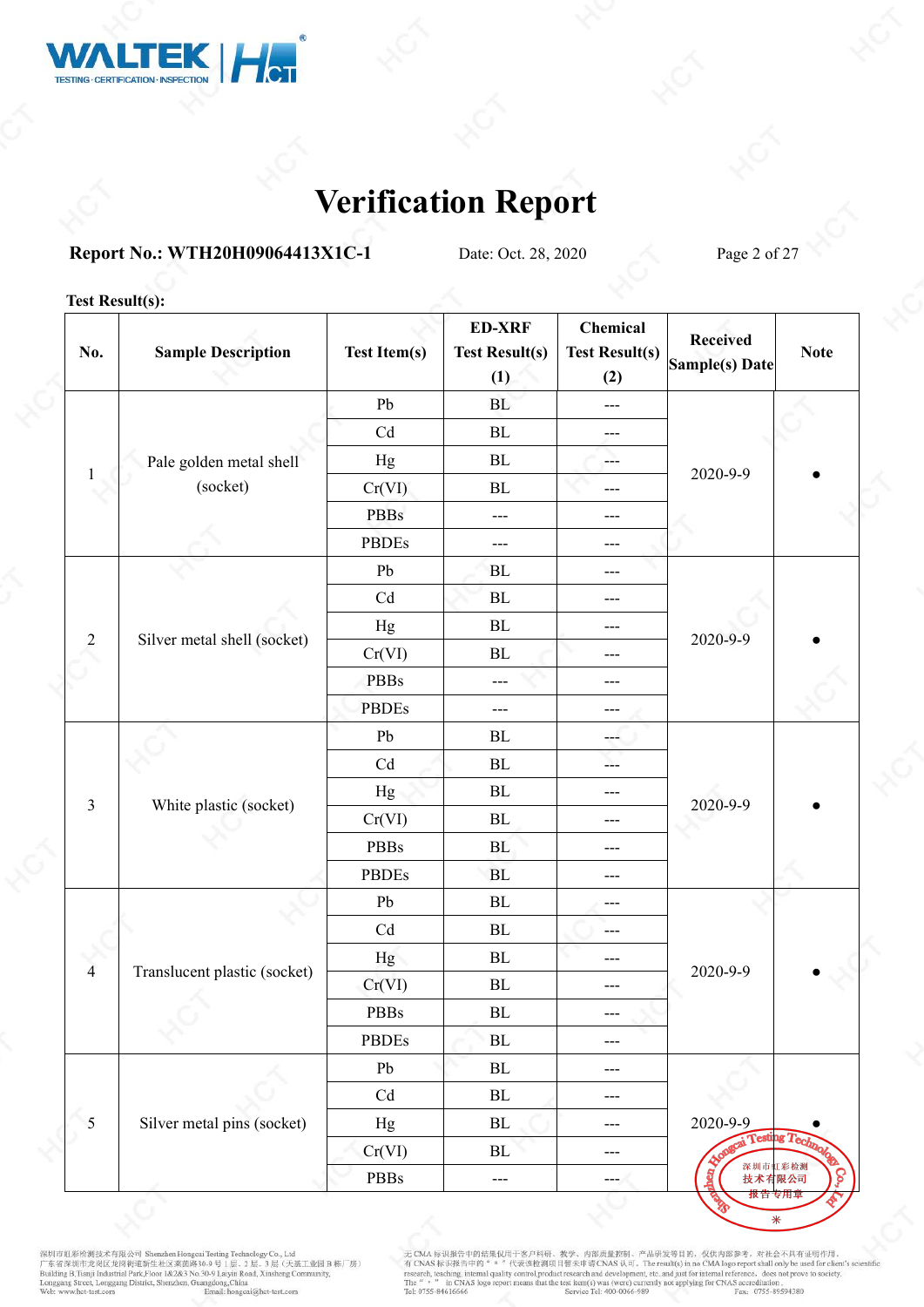

|                | Report No.: WTH20H09064413X1C-1 |                            | Date: Oct. 28, 2020                           |                                          | Page 3 of 27                               |             |  |
|----------------|---------------------------------|----------------------------|-----------------------------------------------|------------------------------------------|--------------------------------------------|-------------|--|
| No.            | <b>Sample Description</b>       | <b>Test Item(s)</b>        | <b>ED-XRF</b><br><b>Test Result(s)</b><br>(1) | Chemical<br><b>Test Result(s)</b><br>(2) | <b>Received</b><br>Sample(s) Date          | <b>Note</b> |  |
|                |                                 | <b>PBDEs</b>               | $---$                                         | $\qquad \qquad -$                        |                                            |             |  |
|                |                                 | Pb                         | BL                                            | $\qquad \qquad -$                        |                                            |             |  |
|                |                                 | Cd                         | BL                                            | $---$                                    |                                            |             |  |
|                |                                 | Hg                         | BL                                            | ---                                      |                                            |             |  |
| 6              | Silver metal solder (socket)    | Cr(VI)                     | BL                                            | ---                                      | 2020-9-9                                   |             |  |
|                |                                 | <b>PBBs</b>                | $---$                                         | ---                                      |                                            |             |  |
|                |                                 | <b>PBDEs</b>               | $---$                                         | $---$                                    |                                            |             |  |
|                |                                 | Pb                         | BL                                            | ---                                      |                                            |             |  |
|                |                                 | Cd                         | $\mathbf{BL}$                                 | ---                                      |                                            |             |  |
|                | Black soft plastic outer wire   | Hg                         | BL                                            | ---                                      |                                            |             |  |
| $\overline{7}$ | jacket (socket)                 | Cr(VI)                     | $\rm BL$                                      | ---                                      | 2020-9-9                                   |             |  |
|                |                                 | PBBs                       | ${\rm BL}$                                    | ---                                      |                                            |             |  |
|                |                                 | <b>PBDEs</b>               | ${\rm BL}$                                    | ---                                      |                                            |             |  |
|                |                                 | ${\rm Pb}$                 | $\rm BL$                                      | ---                                      |                                            |             |  |
|                |                                 | $\ensuremath{\mathrm{Cd}}$ | $\mathbf{BL}$                                 | ---                                      |                                            |             |  |
|                | Black soft plastic outer wire   | Hg                         | $\rm BL$                                      | $---$                                    |                                            |             |  |
| 8              | jacket                          | Cr(VI)                     | $\mathbf{BL}$                                 | $---$                                    | 2020-9-9                                   |             |  |
|                |                                 | PBBs                       | BL                                            | $---$                                    |                                            |             |  |
|                |                                 | <b>PBDEs</b>               | <b>BL</b>                                     | $---$                                    |                                            |             |  |
|                |                                 | Pb                         | BL                                            | $---$                                    |                                            |             |  |
|                |                                 | $\ensuremath{\mathrm{Cd}}$ | ${\rm BL}$                                    | $---$                                    |                                            |             |  |
|                | Laminated silver metal foil     | Hg                         | ${\bf BL}$                                    |                                          |                                            |             |  |
| $\overline{9}$ | (wire inside)                   | Cr(VI)                     | $\rm BL$                                      | $---$                                    | 2020-9-9                                   |             |  |
|                |                                 | <b>PBBs</b>                | $\qquad \qquad - -$                           | $---$                                    |                                            |             |  |
|                |                                 | <b>PBDEs</b>               | ---                                           | ---                                      |                                            |             |  |
|                |                                 | Pb                         | BL                                            | $---$                                    |                                            |             |  |
|                |                                 | Cd                         | BL                                            | $---$                                    |                                            |             |  |
| 10             | White rope (wire inside)        | Hg                         | BL                                            | $---$                                    | 2020-9-9                                   |             |  |
|                |                                 | Cr(VI)                     | BL                                            | $---$                                    |                                            |             |  |
|                |                                 | PBBs                       | ${\rm BL}$                                    | $\qquad \qquad - -$                      | <b>Appagai Testing Technole</b><br>深圳市虹彩检测 |             |  |

深圳市虹彩绘测技术有限公司 Shenzhen Hongcui Testing Technology Co., Ltd<br>广东省深圳市龙岗区龙岗街道新生社区莱茵路30-9 号 1层、2 层、3 层(天基工业园 B 栋厂房)<br>Building B.Tianji Industrial Park,Floor 1&2&3 No.30-9 Laiyin Road, Xinsheng Community,<br>Longgang Street, Longgan

无 CMA 标识报告中的结果仅用于客户科研、教学、内部质量控制、产品研发等目的, 仅供内部参考, 对社会不具有证明作用,<br>有 CNAS 标识报告中的" = "代表该检测项目暂未申请 CNAS 认可, The result(s) in no CMA logo report shall only be used for client's scientific<br>research, teaching, internal quality cont

2c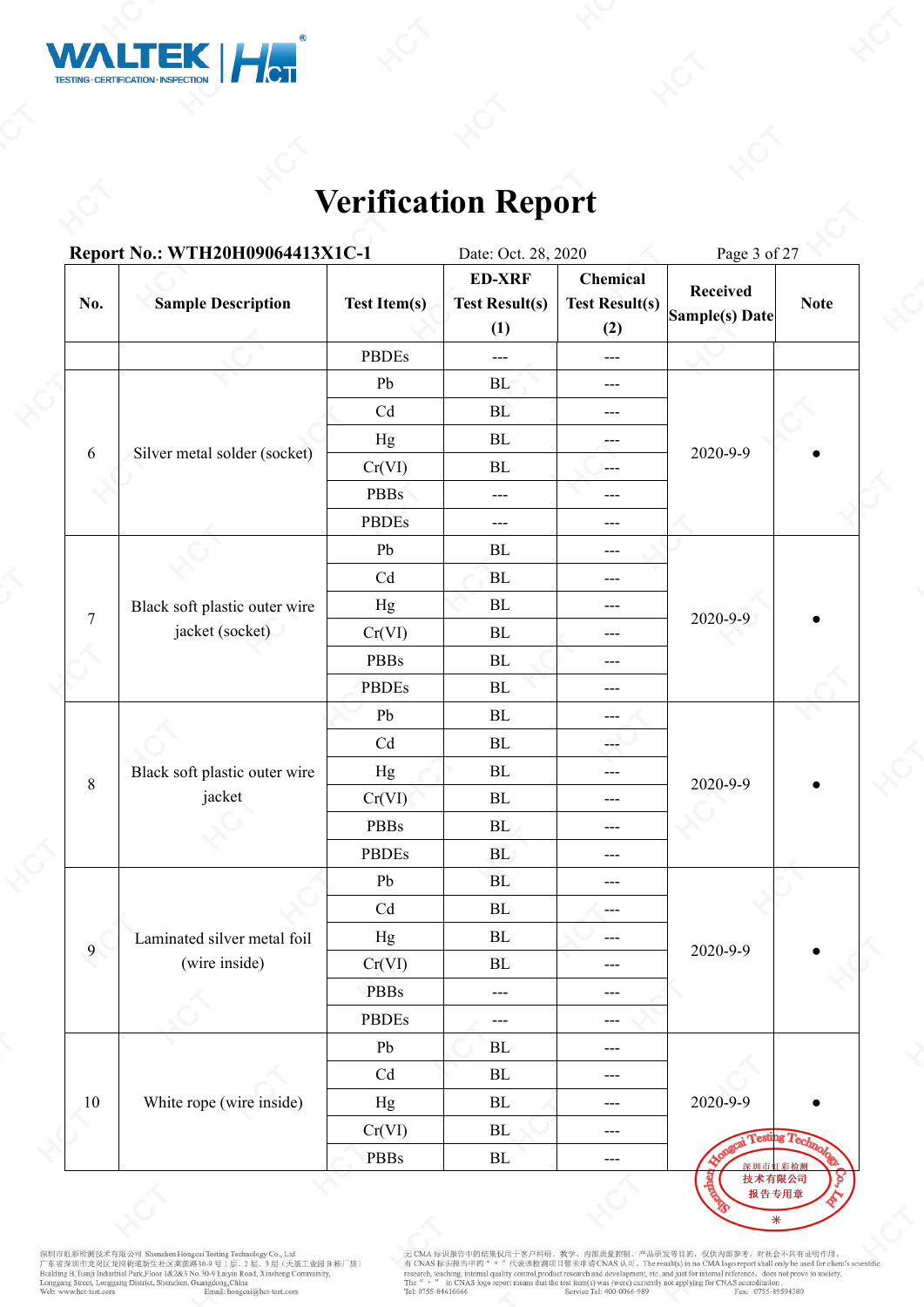

|                                    | Report No.: WTH20H09064413X1C-1 |                            | Date: Oct. 28, 2020                           |                                          | Page 4 of 27                      |             |  |
|------------------------------------|---------------------------------|----------------------------|-----------------------------------------------|------------------------------------------|-----------------------------------|-------------|--|
| No.                                | <b>Sample Description</b>       | <b>Test Item(s)</b>        | <b>ED-XRF</b><br><b>Test Result(s)</b><br>(1) | Chemical<br><b>Test Result(s)</b><br>(2) | <b>Received</b><br>Sample(s) Date | <b>Note</b> |  |
|                                    |                                 | <b>PBDEs</b>               | BL                                            | $\qquad \qquad -$                        |                                   |             |  |
|                                    |                                 | Pb                         | BL                                            | $\qquad \qquad - -$                      |                                   |             |  |
|                                    |                                 | Cd                         | BL                                            | $---$                                    |                                   |             |  |
|                                    | White soft plastic inner wire   | Hg                         | BL                                            | ---                                      |                                   |             |  |
|                                    | jacket                          | Cr(VI)                     | BL                                            | $\frac{1}{2}$                            | 2020-9-9                          |             |  |
|                                    |                                 | <b>PBBs</b>                | ${\bf BL}$                                    | ---                                      |                                   |             |  |
| 11<br>12<br>jacket<br>13<br>jacket |                                 | <b>PBDEs</b>               | ${\bf BL}$                                    | ---                                      |                                   |             |  |
|                                    |                                 | Pb                         | $\rm BL$                                      | ---                                      |                                   |             |  |
|                                    | Cd                              | BL                         | ---                                           |                                          |                                   |             |  |
|                                    | Green soft plastic inner wire   | Hg                         | BL                                            | ---                                      |                                   |             |  |
|                                    |                                 | Cr(VI)                     | $\rm BL$                                      | ---                                      | 2020-9-9                          |             |  |
|                                    |                                 | PBBs                       | ${\bf BL}$                                    | $---$                                    |                                   |             |  |
|                                    |                                 | <b>PBDEs</b>               | $\rm BL$                                      | ---                                      |                                   |             |  |
|                                    |                                 | ${\rm Pb}$                 | ${\bf BL}$                                    | $---$                                    |                                   |             |  |
|                                    |                                 | Cd                         | $\rm BL$                                      | ---                                      |                                   |             |  |
|                                    | Black soft plastic inner wire   | Hg                         | $\rm BL$                                      | ---                                      | 2020-9-9                          |             |  |
|                                    |                                 | Cr(VI)                     | $\rm BL$                                      | ---                                      |                                   |             |  |
|                                    |                                 | PBBs                       | BL                                            | ---                                      |                                   |             |  |
|                                    |                                 | <b>PBDEs</b>               | <b>BL</b>                                     | $---$                                    |                                   |             |  |
|                                    |                                 | Pb                         | ${\bf BL}$                                    | $---$                                    |                                   |             |  |
|                                    |                                 | $\ensuremath{\mathrm{Cd}}$ | ${\rm BL}$                                    | $---$                                    |                                   |             |  |
|                                    | Red soft plastic inner wire     | Hg                         | ${\bf BL}$                                    |                                          |                                   |             |  |
| 14                                 | jacket                          | Cr(VI)                     | $\rm BL$                                      | $---$                                    | 2020-9-9                          |             |  |
|                                    |                                 | <b>PBBs</b>                | $\rm BL$                                      | $---$                                    |                                   |             |  |
|                                    |                                 | PBDEs                      | ${\rm BL}$                                    | $---$                                    |                                   |             |  |
|                                    |                                 | Pb                         | $\rm BL$                                      | $---$                                    |                                   |             |  |
|                                    |                                 | Cd                         | ${\rm BL}$                                    | $---$                                    |                                   |             |  |
| 15                                 | Copper metal wire core          | Hg                         | ${\rm BL}$                                    | $\cdots$                                 | 2020-9-9                          |             |  |
|                                    |                                 | Cr(VI)                     | BL                                            | $\qquad \qquad - -$                      | Testing Technol                   |             |  |
|                                    |                                 | PBBs                       | ---                                           | $\cdots$                                 | 深圳市虹彩检测                           |             |  |

深圳市虹彩绘测技术有限公司 Shenzhen Hongcui Testing Technology Co., Ltd<br>广东省深圳市龙岗区龙岗街道新生社区莱茵路30-9 号 1层、2 层、3 层(天基工业园 B 栋厂房)<br>Building B.Tianji Industrial Park,Floor 1&2&3 No.30-9 Laiyin Road, Xinsheng Community,<br>Longgang Street, Longgan

无 CMA 标识报告中的结果仅用于客户科研、教学、内部质量控制、产品研发等目的, 仅供内部参考, 对社会不具有证明作用,<br>有 CNAS 标识报告中的" = "代表该检测项目暂未申请 CNAS 认可, The result(s) in no CMA logo report shall only be used for client's scientific<br>research, teaching, internal quality cont

2c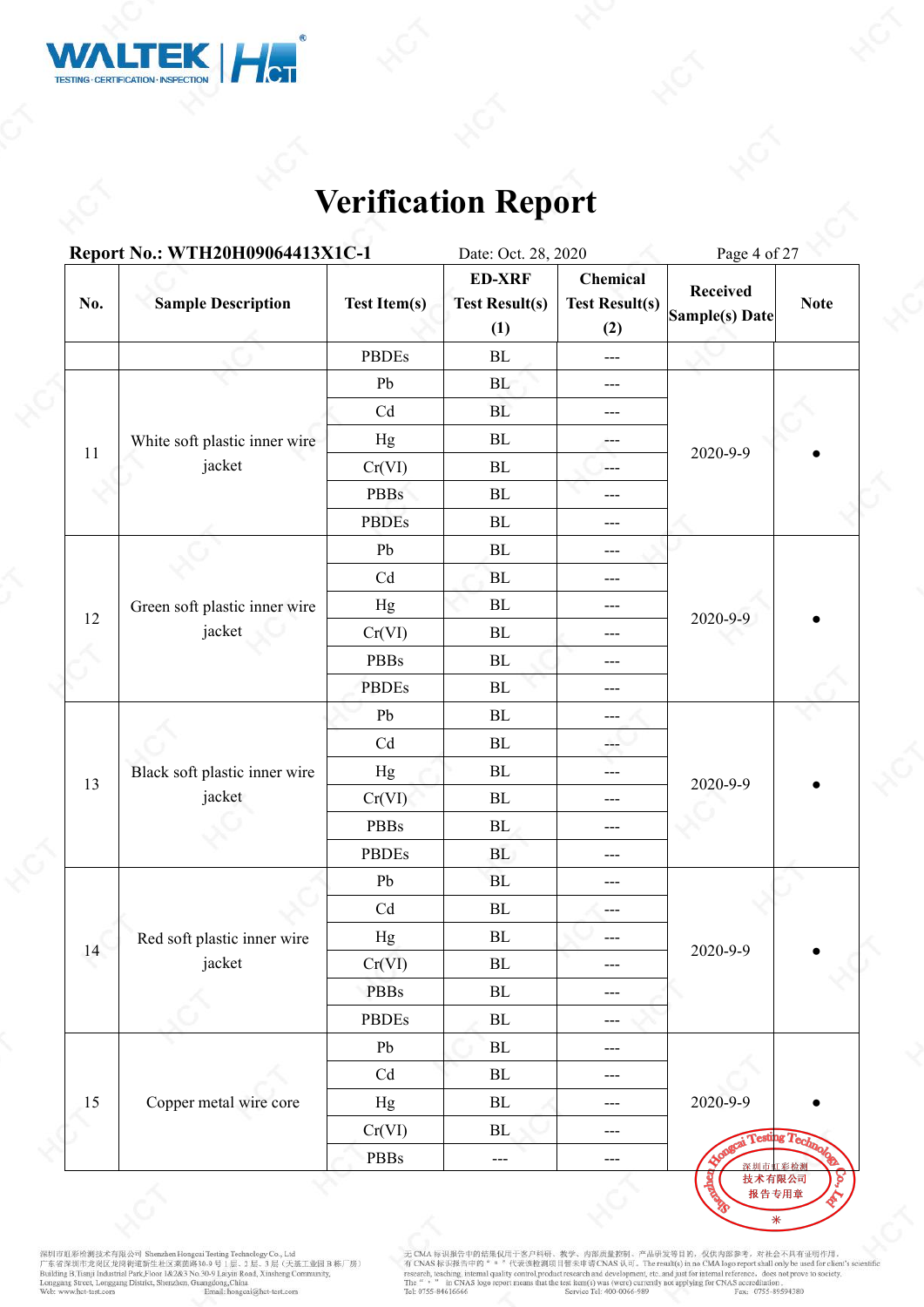

|                | Report No.: WTH20H09064413X1C-1                                             |                                                                                                                                                                                                                                                                                                                                                                                      | Date: Oct. 28, 2020                           |                                          | Page 5 of 27                               |             |  |
|----------------|-----------------------------------------------------------------------------|--------------------------------------------------------------------------------------------------------------------------------------------------------------------------------------------------------------------------------------------------------------------------------------------------------------------------------------------------------------------------------------|-----------------------------------------------|------------------------------------------|--------------------------------------------|-------------|--|
| No.            | <b>Sample Description</b>                                                   | <b>Test Item(s)</b>                                                                                                                                                                                                                                                                                                                                                                  | <b>ED-XRF</b><br><b>Test Result(s)</b><br>(1) | Chemical<br><b>Test Result(s)</b><br>(2) | <b>Received</b><br>Sample(s) Date          | <b>Note</b> |  |
|                |                                                                             | <b>PBDEs</b>                                                                                                                                                                                                                                                                                                                                                                         | ---                                           | $\scriptstyle\cdots$                     |                                            |             |  |
|                |                                                                             | Pb                                                                                                                                                                                                                                                                                                                                                                                   | BL                                            | $---$                                    |                                            |             |  |
|                |                                                                             | Cd                                                                                                                                                                                                                                                                                                                                                                                   | BL                                            | $---$                                    |                                            |             |  |
|                |                                                                             | Hg                                                                                                                                                                                                                                                                                                                                                                                   | BL                                            | ---                                      |                                            |             |  |
|                | Black magnetic core (in-wire)<br>Black velcro (loop)<br>Black velcro (hook) | Cr(VI)                                                                                                                                                                                                                                                                                                                                                                               | BL                                            | $---$                                    | 2020-9-9                                   |             |  |
|                |                                                                             | <b>PBBs</b><br>BL<br><b>PBDEs</b><br>BL<br>Pb<br>BL<br>Cd<br><b>BL</b><br>${\bf BL}$<br>Hg<br>Cr(VI)<br>$\rm BL$<br>PBBs<br>${\bf BL}$<br><b>PBDEs</b><br>$\rm BL$<br>Pb<br>${\bf BL}$<br>Cd<br>$\rm BL$<br>${\bf BL}$<br>Hg<br>Cr(VI)<br>$\rm BL$<br>PBBs<br>BL<br><b>PBDEs</b><br><b>BL</b><br>${\rm Pb}$<br><b>BL</b><br>Cd<br>${\bf BL}$<br>$\rm BL$<br>Hg<br>Cr(VI)<br>$\rm BL$ |                                               | $---$                                    |                                            |             |  |
|                |                                                                             |                                                                                                                                                                                                                                                                                                                                                                                      |                                               | $---$                                    |                                            |             |  |
| 16<br>17<br>18 |                                                                             |                                                                                                                                                                                                                                                                                                                                                                                      | ---                                           |                                          |                                            |             |  |
|                |                                                                             |                                                                                                                                                                                                                                                                                                                                                                                      |                                               | ---                                      |                                            |             |  |
|                |                                                                             |                                                                                                                                                                                                                                                                                                                                                                                      |                                               | ---                                      |                                            |             |  |
|                |                                                                             |                                                                                                                                                                                                                                                                                                                                                                                      |                                               | ---                                      | 2020-9-9                                   |             |  |
|                |                                                                             |                                                                                                                                                                                                                                                                                                                                                                                      |                                               | ---                                      |                                            |             |  |
|                |                                                                             |                                                                                                                                                                                                                                                                                                                                                                                      |                                               | ---                                      |                                            |             |  |
|                |                                                                             |                                                                                                                                                                                                                                                                                                                                                                                      |                                               | ---                                      |                                            |             |  |
|                |                                                                             |                                                                                                                                                                                                                                                                                                                                                                                      |                                               | ---                                      |                                            |             |  |
|                |                                                                             |                                                                                                                                                                                                                                                                                                                                                                                      |                                               | ---                                      | 2020-9-9                                   |             |  |
|                |                                                                             |                                                                                                                                                                                                                                                                                                                                                                                      |                                               | ---                                      |                                            |             |  |
|                |                                                                             |                                                                                                                                                                                                                                                                                                                                                                                      |                                               | $---$                                    |                                            |             |  |
|                |                                                                             |                                                                                                                                                                                                                                                                                                                                                                                      |                                               | ---                                      |                                            |             |  |
|                |                                                                             |                                                                                                                                                                                                                                                                                                                                                                                      |                                               | ---                                      |                                            |             |  |
|                |                                                                             |                                                                                                                                                                                                                                                                                                                                                                                      |                                               | $---$                                    |                                            |             |  |
|                | Black plastic shell with                                                    |                                                                                                                                                                                                                                                                                                                                                                                      |                                               |                                          | 2020-9-9                                   |             |  |
| 19             | gray-white printing                                                         |                                                                                                                                                                                                                                                                                                                                                                                      |                                               | $---$                                    |                                            |             |  |
|                |                                                                             | <b>PBBs</b>                                                                                                                                                                                                                                                                                                                                                                          | $\rm BL$                                      | $---$                                    |                                            |             |  |
|                |                                                                             | PBDEs                                                                                                                                                                                                                                                                                                                                                                                | $\rm BL$                                      | $---$                                    |                                            |             |  |
|                |                                                                             | Pb                                                                                                                                                                                                                                                                                                                                                                                   | $\rm BL$                                      | $\qquad \qquad - -$                      |                                            |             |  |
|                |                                                                             | Cd                                                                                                                                                                                                                                                                                                                                                                                   | $\rm BL$                                      | $---$                                    |                                            |             |  |
| 20             | Black plastic knob                                                          | Hg                                                                                                                                                                                                                                                                                                                                                                                   | $\rm BL$                                      | $---$                                    | 2020-9-9                                   |             |  |
|                |                                                                             | Cr(VI)                                                                                                                                                                                                                                                                                                                                                                               | BL                                            | $---$                                    |                                            |             |  |
|                |                                                                             | PBBs                                                                                                                                                                                                                                                                                                                                                                                 | ${\rm BL}$                                    | $\qquad \qquad - -$                      | <b>Appagai Testing Technole</b><br>深圳市虹彩检测 |             |  |

深圳市虹彩绘测技术有限公司 Shenzhen Hongcui Testing Technology Co., Ltd<br>广东省深圳市龙岗区龙岗街道新生社区莱茵路30-9 号 1层、2 层、3 层(天基工业园 B 栋厂房)<br>Building B.Tianji Industrial Park,Floor 1&2&3 No.30-9 Laiyin Road, Xinsheng Community,<br>Longgang Street, Longgan

无 CMA 标识报告中的结果仅用于客户科研、教学、内部质量控制、产品研发等目的, 仅供内部参考, 对社会不具有证明作用,<br>有 CNAS 标识报告中的" = "代表该检测项目暂未申请 CNAS 认可, The result(s) in no CMA logo report shall only be used for client's scientific<br>research, teaching, internal quality cont

2c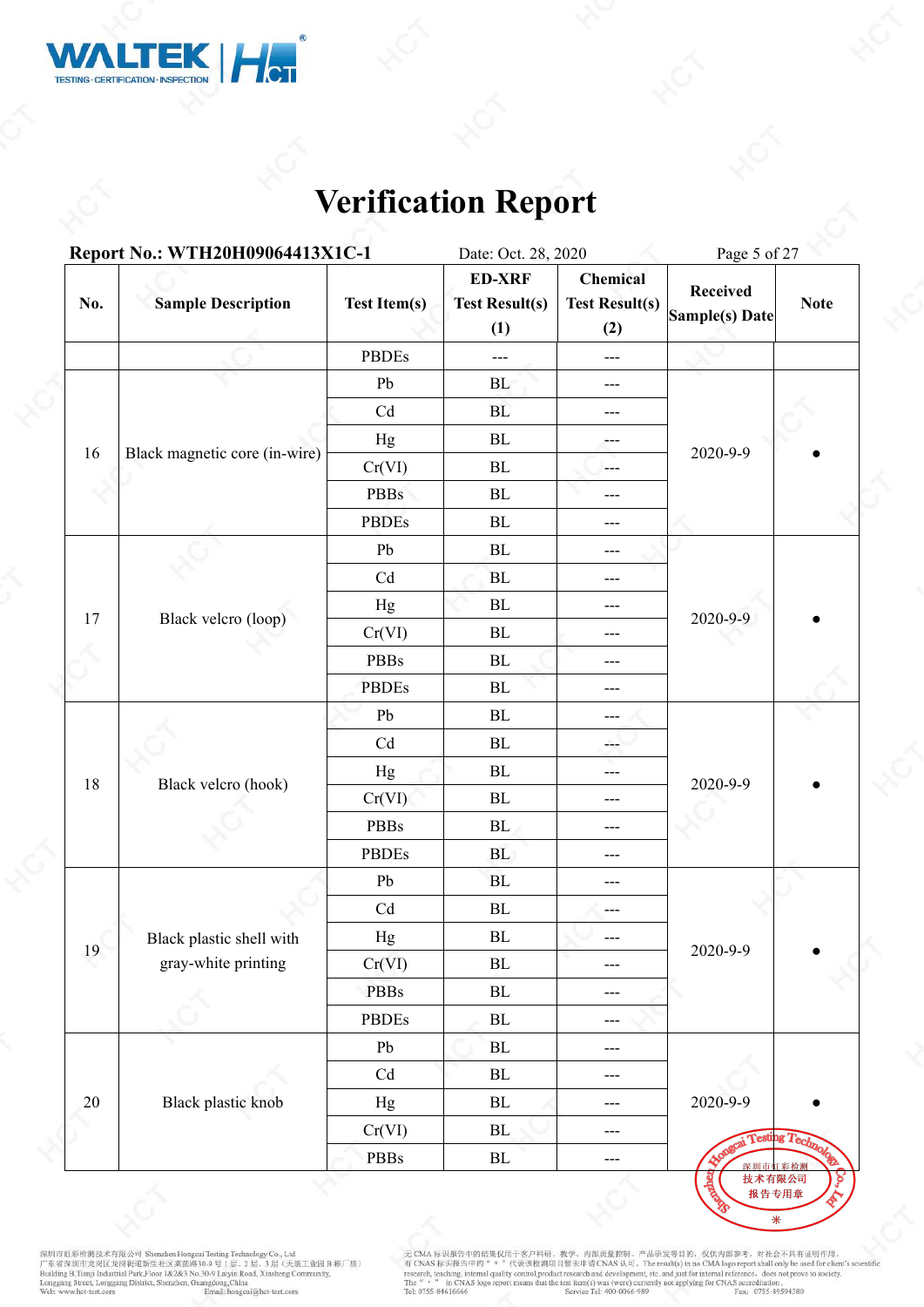

|                                                   | Report No.: WTH20H09064413X1C-1                              |                     | Date: Oct. 28, 2020                           |                                          | Page 6 of 27                      |             |  |
|---------------------------------------------------|--------------------------------------------------------------|---------------------|-----------------------------------------------|------------------------------------------|-----------------------------------|-------------|--|
| No.                                               | <b>Sample Description</b>                                    | <b>Test Item(s)</b> | <b>ED-XRF</b><br><b>Test Result(s)</b><br>(1) | Chemical<br><b>Test Result(s)</b><br>(2) | <b>Received</b><br>Sample(s) Date | <b>Note</b> |  |
|                                                   |                                                              | <b>PBDEs</b>        | BL                                            | $\qquad \qquad -$                        |                                   |             |  |
|                                                   |                                                              | Pb                  | BL                                            | $\qquad \qquad - -$                      |                                   |             |  |
|                                                   |                                                              | Cd                  | BL                                            | $---$                                    |                                   |             |  |
|                                                   | Black PU with blue fabric on<br>the back, sewing thread (ear | Hg                  | BL                                            | ---                                      |                                   |             |  |
| 21<br>22                                          |                                                              | Cr(VI)              | BL                                            | $\frac{1}{2}$                            | 2020-9-9                          |             |  |
|                                                   |                                                              | <b>PBBs</b>         | ${\bf BL}$                                    | ---                                      |                                   |             |  |
| cushion)<br>White sponge (filler, ear<br>cushion) | <b>PBDEs</b>                                                 | ${\bf BL}$          | $---$                                         |                                          |                                   |             |  |
|                                                   |                                                              | Pb                  | $\rm BL$                                      | ---                                      |                                   |             |  |
|                                                   |                                                              | Cd                  | BL                                            | $---$                                    |                                   |             |  |
|                                                   |                                                              | Hg                  | BL                                            | ---                                      |                                   |             |  |
|                                                   |                                                              | Cr(VI)              | BL                                            | $---$                                    | 2020-9-9                          |             |  |
|                                                   |                                                              | <b>PBBs</b>         | $\rm BL$                                      | $---$                                    |                                   |             |  |
|                                                   |                                                              | <b>PBDEs</b>        | $\mathbf{BL}$                                 | ---                                      |                                   |             |  |
|                                                   |                                                              | ${\rm Pb}$          | ${\bf BL}$                                    | $---$                                    |                                   |             |  |
|                                                   |                                                              | Cd                  | $\rm BL$                                      | ---                                      | 2020-9-9                          |             |  |
|                                                   |                                                              | Hg                  | BL                                            | ---                                      |                                   |             |  |
| 23                                                | Black mesh (ear cushions)                                    | Cr(VI)              | $\rm BL$                                      | $---$                                    |                                   |             |  |
|                                                   |                                                              | <b>PBBs</b>         | BL                                            | $---$                                    |                                   |             |  |
|                                                   |                                                              | <b>PBDEs</b>        | <b>BL</b>                                     | $---$                                    |                                   |             |  |
|                                                   |                                                              | Pb                  | BL                                            | $---$                                    |                                   |             |  |
|                                                   |                                                              | Cd                  | $\rm BL$                                      | ---                                      |                                   |             |  |
|                                                   | Black sponge with adhesive                                   | Hg                  | BL                                            |                                          | 2020-9-9                          |             |  |
| 24                                                | (ear cushion)                                                | Cr(VI)              | $\rm BL$                                      | $---$                                    |                                   |             |  |
|                                                   |                                                              | <b>PBBs</b>         | $\rm BL$                                      | $---$                                    |                                   |             |  |
|                                                   |                                                              | PBDEs               | $\rm BL$                                      | $---$                                    |                                   |             |  |
|                                                   |                                                              | Pb                  | $\rm BL$                                      | $---$                                    |                                   |             |  |
|                                                   | Black metal screws (ear                                      | Cd                  | BL                                            | $---$                                    |                                   |             |  |
| 25                                                | cushions)                                                    | Hg                  | $\rm BL$                                      | $\frac{1}{2}$                            | 2020-9-9                          |             |  |
|                                                   |                                                              | Cr(VI)              | IN                                            | N.D.                                     | Congrai Testing Technol           |             |  |
|                                                   |                                                              | <b>PBBs</b>         | ---                                           | $\cdots$                                 | 深圳市虹彩检测<br>技术有限公司                 |             |  |

深圳市虹彩绘测技术有限公司 Shenzhen Hongcui Testing Technology Co., Ltd<br>广东省深圳市龙岗区龙岗街道新生社区莱茵路30-9 号 1层、2 层、3 层(天基工业园 B 栋厂房)<br>Building B.Tianji Industrial Park,Floor 1&2&3 No.30-9 Laiyin Road, Xinsheng Community,<br>Longgang Street, Longgan

无 CMA 标识报告中的结果仅用于客户科研、教学、内部质量控制、产品研发等目的, 仅供内部参考, 对社会不具有证明作用,<br>有 CNAS 标识报告中的" = "代表该检测项目暂未申请 CNAS 认可, The result(s) in no CMA logo report shall only be used for client's scientific<br>research, teaching, internal quality cont

2c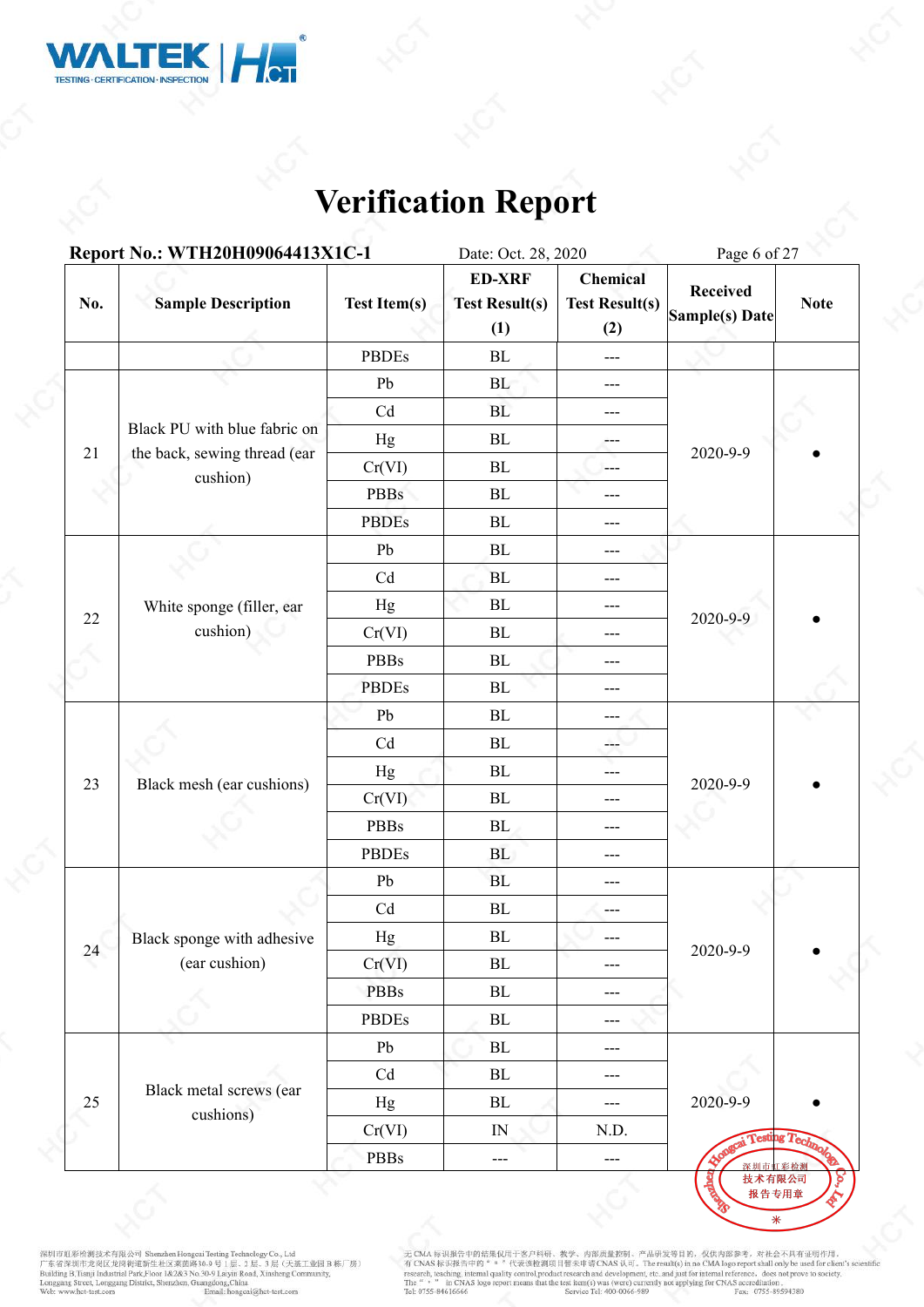

|        | Report No.: WTH20H09064413X1C-1                     |                                                                                                                                                                                                                                                                                                                                                   | Date: Oct. 28, 2020                           |                                          | Page 7 of 27                      |                    |
|--------|-----------------------------------------------------|---------------------------------------------------------------------------------------------------------------------------------------------------------------------------------------------------------------------------------------------------------------------------------------------------------------------------------------------------|-----------------------------------------------|------------------------------------------|-----------------------------------|--------------------|
| No.    | <b>Sample Description</b>                           | <b>Test Item(s)</b>                                                                                                                                                                                                                                                                                                                               | <b>ED-XRF</b><br><b>Test Result(s)</b><br>(1) | Chemical<br><b>Test Result(s)</b><br>(2) | <b>Received</b><br>Sample(s) Date | <b>Note</b>        |
|        |                                                     |                                                                                                                                                                                                                                                                                                                                                   | ---                                           | $\scriptstyle\cdots$                     |                                   |                    |
|        |                                                     |                                                                                                                                                                                                                                                                                                                                                   | BL                                            | $\qquad \qquad -$                        |                                   |                    |
|        |                                                     |                                                                                                                                                                                                                                                                                                                                                   | BL                                            | $---$                                    |                                   |                    |
|        | Transparent plastic sheet with                      |                                                                                                                                                                                                                                                                                                                                                   | BL                                            | $\qquad \qquad -$                        |                                   |                    |
| 26     | adhesive, foam (ear hoop)                           |                                                                                                                                                                                                                                                                                                                                                   | BL                                            | $\qquad \qquad -$                        | 2020-9-9                          |                    |
|        |                                                     | <b>PBDEs</b><br>Pb<br>Cd<br>Hg<br>Cr(VI)<br><b>PBBs</b><br><b>PBDEs</b><br>Pb<br>Cd<br>Hg<br>Cr(VI)<br>PBBs<br><b>PBDEs</b><br>Pb<br>Cd<br>Hg<br>Black plastic (ear hoop)<br>Cr(VI)<br>PBBs<br><b>PBDEs</b><br>${\rm Pb}$<br>$\ensuremath{\mathrm{Cd}}$<br>$_{\rm Hg}$<br>Silver metal screws (ear hoop)<br>Cr(VI)<br><b>PBBs</b><br><b>PBDEs</b> | BL                                            | $---$                                    |                                   |                    |
|        |                                                     | BL                                                                                                                                                                                                                                                                                                                                                | $\qquad \qquad - -$                           |                                          |                                   |                    |
|        |                                                     |                                                                                                                                                                                                                                                                                                                                                   | BL                                            | $---$                                    |                                   |                    |
|        |                                                     | BL                                                                                                                                                                                                                                                                                                                                                | $---$                                         |                                          |                                   |                    |
|        | Silver metal (ear hoop)                             |                                                                                                                                                                                                                                                                                                                                                   | ${\bf BL}$                                    | $\qquad \qquad - -$                      |                                   |                    |
| $27\,$ |                                                     |                                                                                                                                                                                                                                                                                                                                                   | $\mathbb{N}$                                  | N.D.                                     | 2020-9-9                          |                    |
|        |                                                     |                                                                                                                                                                                                                                                                                                                                                   | ---                                           | ---                                      |                                   |                    |
|        |                                                     |                                                                                                                                                                                                                                                                                                                                                   | ---                                           | ---                                      |                                   |                    |
|        |                                                     |                                                                                                                                                                                                                                                                                                                                                   | BL                                            | ---                                      |                                   |                    |
|        |                                                     |                                                                                                                                                                                                                                                                                                                                                   | BL                                            | ---                                      | 2020-9-9                          |                    |
| 28     |                                                     |                                                                                                                                                                                                                                                                                                                                                   | ${\rm BL}$                                    | $---$                                    |                                   |                    |
|        |                                                     |                                                                                                                                                                                                                                                                                                                                                   | $\rm BL$                                      | ---                                      |                                   |                    |
|        |                                                     |                                                                                                                                                                                                                                                                                                                                                   | BL                                            | $---$                                    |                                   |                    |
|        |                                                     |                                                                                                                                                                                                                                                                                                                                                   | BL                                            | $---$                                    |                                   |                    |
|        |                                                     |                                                                                                                                                                                                                                                                                                                                                   | BL                                            | $---$                                    |                                   |                    |
|        |                                                     |                                                                                                                                                                                                                                                                                                                                                   | $\rm BL$                                      | ---                                      |                                   |                    |
|        |                                                     |                                                                                                                                                                                                                                                                                                                                                   | $\rm BL$                                      |                                          |                                   |                    |
| 29     |                                                     |                                                                                                                                                                                                                                                                                                                                                   | $\rm BL$                                      | $---$                                    | 2020-9-9                          |                    |
|        |                                                     |                                                                                                                                                                                                                                                                                                                                                   | $---$                                         | $---$                                    |                                   |                    |
|        |                                                     |                                                                                                                                                                                                                                                                                                                                                   | ---                                           | $---$                                    |                                   |                    |
|        |                                                     | Pb                                                                                                                                                                                                                                                                                                                                                | $\rm BL$                                      | $\scriptstyle\cdots$                     |                                   |                    |
|        |                                                     | $\ensuremath{\mathrm{Cd}}$                                                                                                                                                                                                                                                                                                                        | $\rm BL$                                      | $---$                                    |                                   |                    |
| 30     | Translucent kelly dry glue<br>(speaker fixing part) | Hg                                                                                                                                                                                                                                                                                                                                                | $\rm BL$                                      | $\scriptstyle\cdots$                     | 2020-9-9                          |                    |
|        |                                                     | Cr(VI)                                                                                                                                                                                                                                                                                                                                            | BL                                            | $---$                                    |                                   | ai Testing Technol |
|        |                                                     | PBBs                                                                                                                                                                                                                                                                                                                                              | $\rm BL$                                      | ---                                      | 深圳市虹彩检测                           |                    |

深圳市虹彩绘测技术有限公司 Shenzhen Hongcui Testing Technology Co., Ltd<br>广东省深圳市龙岗区龙岗街道新生社区莱茵路30-9 号 1层、2 层、3 层(天基工业园 B 栋厂房)<br>Building B.Tianji Industrial Park,Floor 1&2&3 No.30-9 Laiyin Road, Xinsheng Community,<br>Longgang Street, Longgan

无 CMA 标识报告中的结果仅用于客户科研、教学、内部质量控制、产品研发等目的, 仅供内部参考, 对社会不具有证明作用,<br>有 CNAS 标识报告中的" = "代表该检测项目暂未申请 CNAS 认可, The result(s) in no CMA logo report shall only be used for client's scientific<br>research, teaching, internal quality cont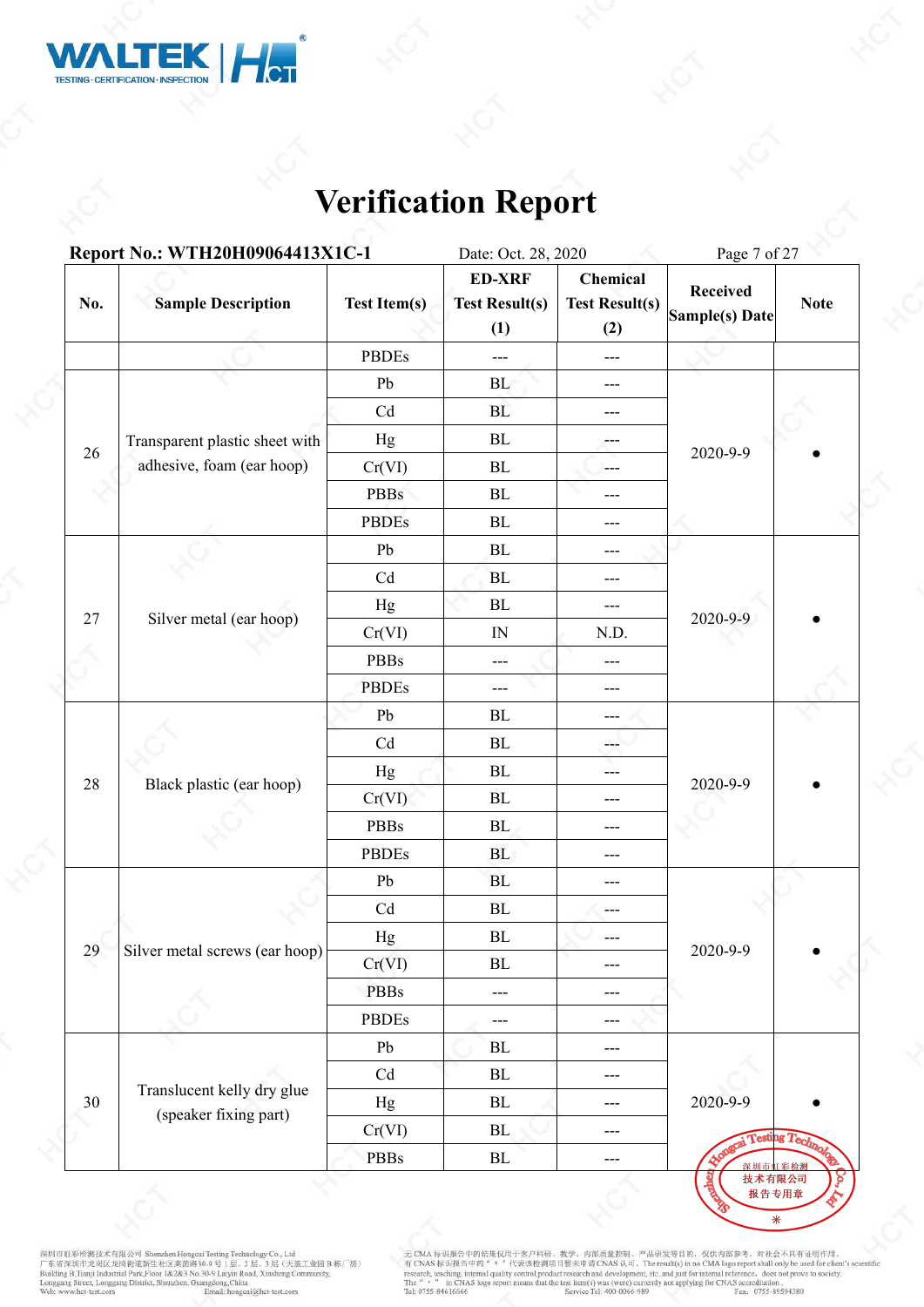

|                                                      | Report No.: WTH20H09064413X1C-1                           |                            | Date: Oct. 28, 2020                           |                                          | Page 8 of 27                      |                      |  |  |
|------------------------------------------------------|-----------------------------------------------------------|----------------------------|-----------------------------------------------|------------------------------------------|-----------------------------------|----------------------|--|--|
| No.                                                  | <b>Sample Description</b>                                 | <b>Test Item(s)</b>        | <b>ED-XRF</b><br><b>Test Result(s)</b><br>(1) | Chemical<br><b>Test Result(s)</b><br>(2) | <b>Received</b><br>Sample(s) Date | <b>Note</b>          |  |  |
|                                                      |                                                           | <b>PBDEs</b>               | BL                                            | $\qquad \qquad -$                        |                                   |                      |  |  |
|                                                      |                                                           | Pb                         | BL                                            | $\qquad \qquad -$                        |                                   |                      |  |  |
|                                                      |                                                           | Cd                         | BL                                            | $---$                                    |                                   |                      |  |  |
|                                                      | Black metal mesh                                          | Hg                         | BL                                            | ---                                      |                                   |                      |  |  |
| 31                                                   | (microphone)                                              | Cr(VI)                     | IN                                            | N.D.                                     | 2020-9-9                          |                      |  |  |
|                                                      |                                                           | <b>PBBs</b>                | ---                                           | ---                                      |                                   |                      |  |  |
| Red soft plastic wire jacket<br>32<br>(speaker wire) | <b>PBDEs</b>                                              | ---                        | $---$                                         |                                          |                                   |                      |  |  |
|                                                      |                                                           | Pb                         | $\rm BL$                                      | ---                                      |                                   |                      |  |  |
|                                                      |                                                           | Cd                         | BL                                            | $---$                                    |                                   |                      |  |  |
|                                                      |                                                           | Hg                         | BL                                            | ---                                      |                                   |                      |  |  |
|                                                      |                                                           | Cr(VI)                     | BL                                            | $---$                                    | 2020-9-9                          |                      |  |  |
|                                                      |                                                           | <b>PBBs</b>                | ${\rm BL}$                                    | $---$                                    |                                   |                      |  |  |
|                                                      |                                                           | <b>PBDEs</b>               | $\mathbf{BL}$                                 | ---                                      |                                   |                      |  |  |
|                                                      |                                                           | ${\rm Pb}$                 | ${\bf BL}$                                    | $---$                                    |                                   |                      |  |  |
|                                                      |                                                           | Cd                         | ${\bf BL}$                                    | ---                                      | 2020-9-9                          |                      |  |  |
|                                                      | White soft plastic wire jacket                            | Hg                         | ${\bf BL}$                                    | ---                                      |                                   |                      |  |  |
| 33                                                   | (speaker wire)                                            | Cr(VI)                     | ${\bf BL}$                                    | $---$                                    |                                   |                      |  |  |
|                                                      |                                                           | <b>PBBs</b>                | BL                                            | $---$                                    |                                   |                      |  |  |
|                                                      |                                                           | <b>PBDEs</b>               | <b>BL</b>                                     | $---$                                    |                                   |                      |  |  |
|                                                      |                                                           | Pb                         | <b>BL</b>                                     | $---$                                    |                                   |                      |  |  |
|                                                      |                                                           | $\ensuremath{\mathrm{Cd}}$ | ${\rm BL}$                                    | $---$                                    |                                   |                      |  |  |
| $34*$                                                | Cream copper clad laminate<br>with green coating (speaker | Hg                         | BL                                            |                                          | 2020-9-9                          |                      |  |  |
|                                                      | PCB board)                                                | Cr(VI)                     | $\rm BL$                                      | ---                                      |                                   |                      |  |  |
|                                                      |                                                           | <b>PBBs</b>                | $\ensuremath{\text{IN}}$                      | N.D.                                     |                                   |                      |  |  |
|                                                      |                                                           | <b>PBDEs</b>               | $\ensuremath{\text{IN}}$                      | N.D.                                     |                                   |                      |  |  |
|                                                      |                                                           | Pb                         | $\ensuremath{\text{IN}}$                      | 252                                      |                                   |                      |  |  |
|                                                      |                                                           | Cd                         | BL                                            | $\cdots$                                 |                                   |                      |  |  |
| 35                                                   | Silver metal solder (speaker<br>PCB board)                | Hg                         | BL                                            | $\cdots$                                 | 2020-9-9                          |                      |  |  |
|                                                      |                                                           | Cr(VI)                     | BL                                            | $---$                                    |                                   | <b>Testing Techn</b> |  |  |
|                                                      |                                                           | PBBs                       | ---                                           | $\scriptstyle\cdots$                     | 深圳市                               | 彩检测                  |  |  |

深圳市虹彩绘测技术有限公司 Shenzhen Hongcui Testing Technology Co., Ltd<br>广东省深圳市龙岗区龙岗街道新生社区莱茵路30-9 号 1层、2 层、3 层(天基工业园 B 栋厂房)<br>Building B.Tianji Industrial Park,Floor 1&2&3 No.30-9 Laiyin Road, Xinsheng Community,<br>Longgang Street, Longgan

无 CMA 标识报告中的结果仅用于客户科研、教学、内部质量控制、产品研发等目的, 仅供内部参考, 对社会不具有证明作用,<br>有 CNAS 标识报告中的" = "代表该检测项目暂未申请 CNAS 认可, The result(s) in no CMA logo report shall only be used for client's scientific<br>research, teaching, internal quality cont

2c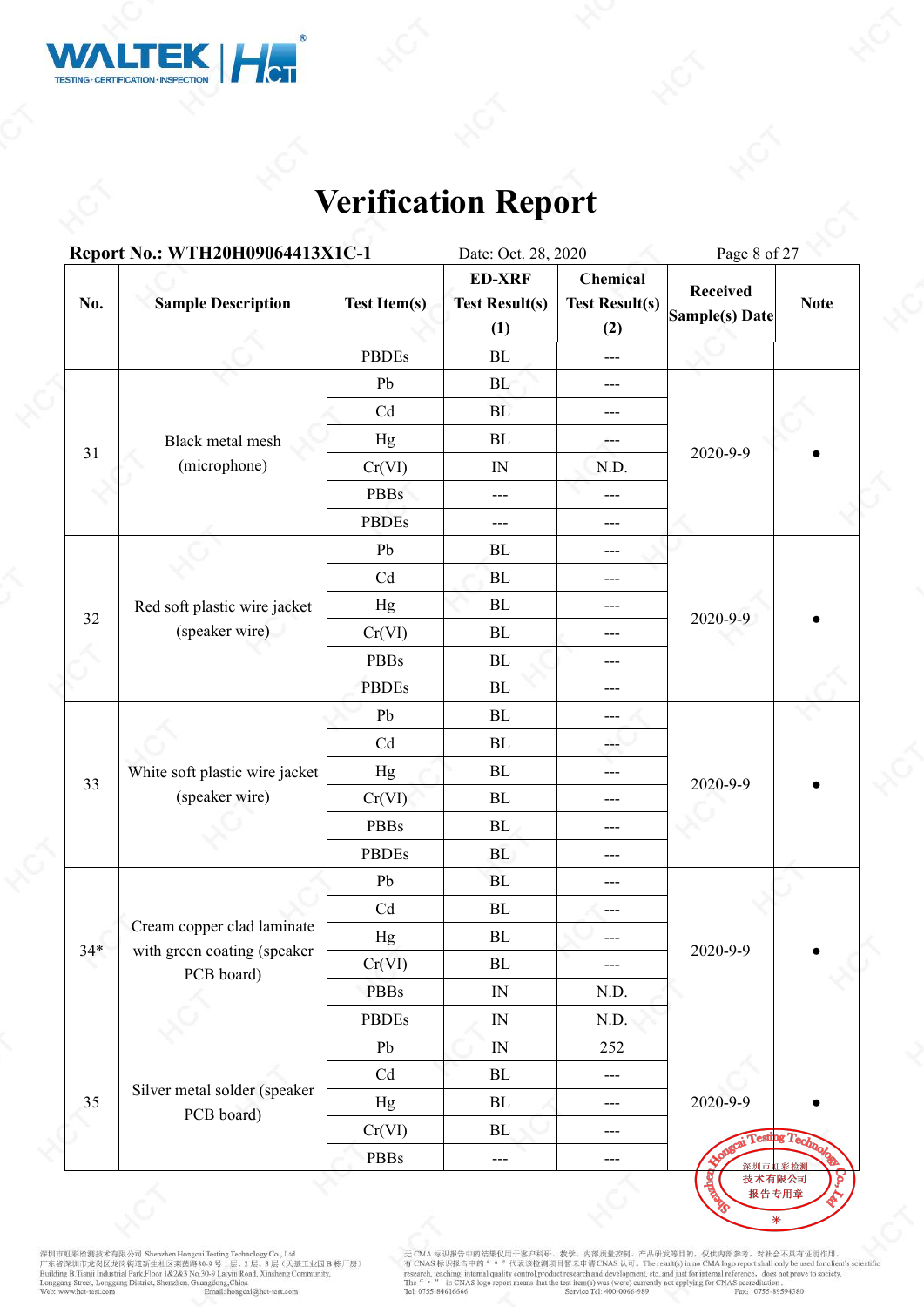

|       | Report No.: WTH20H09064413X1C-1 |                            | Date: Oct. 28, 2020                           |                                          | Page 9 of 27                      |                      |  |
|-------|---------------------------------|----------------------------|-----------------------------------------------|------------------------------------------|-----------------------------------|----------------------|--|
| No.   | <b>Sample Description</b>       | <b>Test Item(s)</b>        | <b>ED-XRF</b><br><b>Test Result(s)</b><br>(1) | Chemical<br><b>Test Result(s)</b><br>(2) | <b>Received</b><br>Sample(s) Date | <b>Note</b>          |  |
|       |                                 | <b>PBDEs</b>               | $---$                                         | $---$                                    |                                   |                      |  |
|       |                                 | Pb                         | BL                                            | $\qquad \qquad - -$                      |                                   |                      |  |
|       |                                 | Cd                         | BL                                            | ---                                      |                                   |                      |  |
|       |                                 | Hg                         | BL                                            | $---$                                    |                                   |                      |  |
| 36    | Silver magnet (speaker)         | Cr(VI)                     | BL                                            | $\frac{1}{2}$                            | 2020-9-9                          |                      |  |
|       |                                 | <b>PBBs</b>                | BL                                            | ---                                      |                                   |                      |  |
|       |                                 | <b>PBDEs</b>               | ${\bf BL}$                                    | ---                                      |                                   |                      |  |
|       |                                 | Pb                         | ${\rm BL}$                                    | ---                                      |                                   |                      |  |
|       |                                 | Cd                         | BL                                            | ---                                      |                                   |                      |  |
|       |                                 | Hg                         | BL                                            | ---                                      |                                   |                      |  |
| 37    | Black plastic shell (speaker)   | Cr(VI)                     | $\rm BL$                                      | $---$                                    | 2020-9-9                          |                      |  |
|       |                                 | PBBs                       | ${\bf BL}$                                    | $---$                                    |                                   |                      |  |
|       |                                 | <b>PBDEs</b>               | $\mathbf{BL}$                                 | ---                                      |                                   |                      |  |
|       |                                 | ${\rm Pb}$                 | ${\bf BL}$                                    | $---$                                    |                                   |                      |  |
|       |                                 | Cd                         | $\rm BL$                                      | ---                                      |                                   |                      |  |
|       | Black dry glue (speaker PCB     | Hg                         | ${\bf BL}$                                    | ---                                      |                                   |                      |  |
| 38    | board)                          | Cr(VI)                     | $\rm BL$                                      | ---                                      | 2020-9-9                          |                      |  |
|       |                                 | <b>PBBs</b>                | BL                                            | $---$                                    |                                   |                      |  |
|       |                                 | <b>PBDEs</b>               | <b>BL</b>                                     | ---                                      |                                   |                      |  |
|       |                                 | Pb                         | <b>BL</b>                                     | $---$                                    |                                   |                      |  |
|       |                                 | $\ensuremath{\mathrm{Cd}}$ | ${\rm BL}$                                    | $---$                                    |                                   |                      |  |
|       | Bright silver metal shell       | Hg                         | BL                                            |                                          | 2020-9-9                          |                      |  |
| 39    | (speaker)                       | Cr(VI)                     | $\ensuremath{\mathsf{IN}}$                    | N.D.                                     |                                   |                      |  |
|       |                                 | <b>PBBs</b>                | $---$                                         | $\qquad \qquad -$                        |                                   |                      |  |
|       |                                 | PBDEs                      | ---                                           | $---$                                    |                                   |                      |  |
|       |                                 | Pb                         | BL                                            | $---$                                    |                                   |                      |  |
|       | Cream copper clad laminate      | Cd                         | BL                                            | $---$                                    |                                   |                      |  |
| $40*$ | with green coating (large PCB   | Hg                         | BL                                            | $\cdots$                                 | 2020-9-9                          |                      |  |
|       | board)                          | Cr(VI)                     | BL                                            | $\cdots$                                 |                                   | <b>Testing Techn</b> |  |
|       |                                 | <b>PBBs</b>                | $\ensuremath{\text{IN}}$                      | N.D.                                     | 深圳市                               |                      |  |

深圳市虹彩绘测技术有限公司 Shenzhen Hongcui Testing Technology Co., Ltd<br>广东省深圳市龙岗区龙岗街道新生社区莱茵路30-9 号 1层、2 层、3 层(天基工业园 B 栋厂房)<br>Building B.Tianji Industrial Park,Floor 1&2&3 No.30-9 Laiyin Road, Xinsheng Community,<br>Longgang Street, Longgan

无 CMA 标识报告中的结果仅用于客户科研、教学、内部质量控制、产品研发等目的, 仅供内部参考, 对社会不具有证明作用,<br>有 CNAS 标识报告中的" = "代表该检测项目暂未申请 CNAS 认可, The result(s) in no CMA logo report shall only be used for client's scientific<br>research, teaching, internal quality cont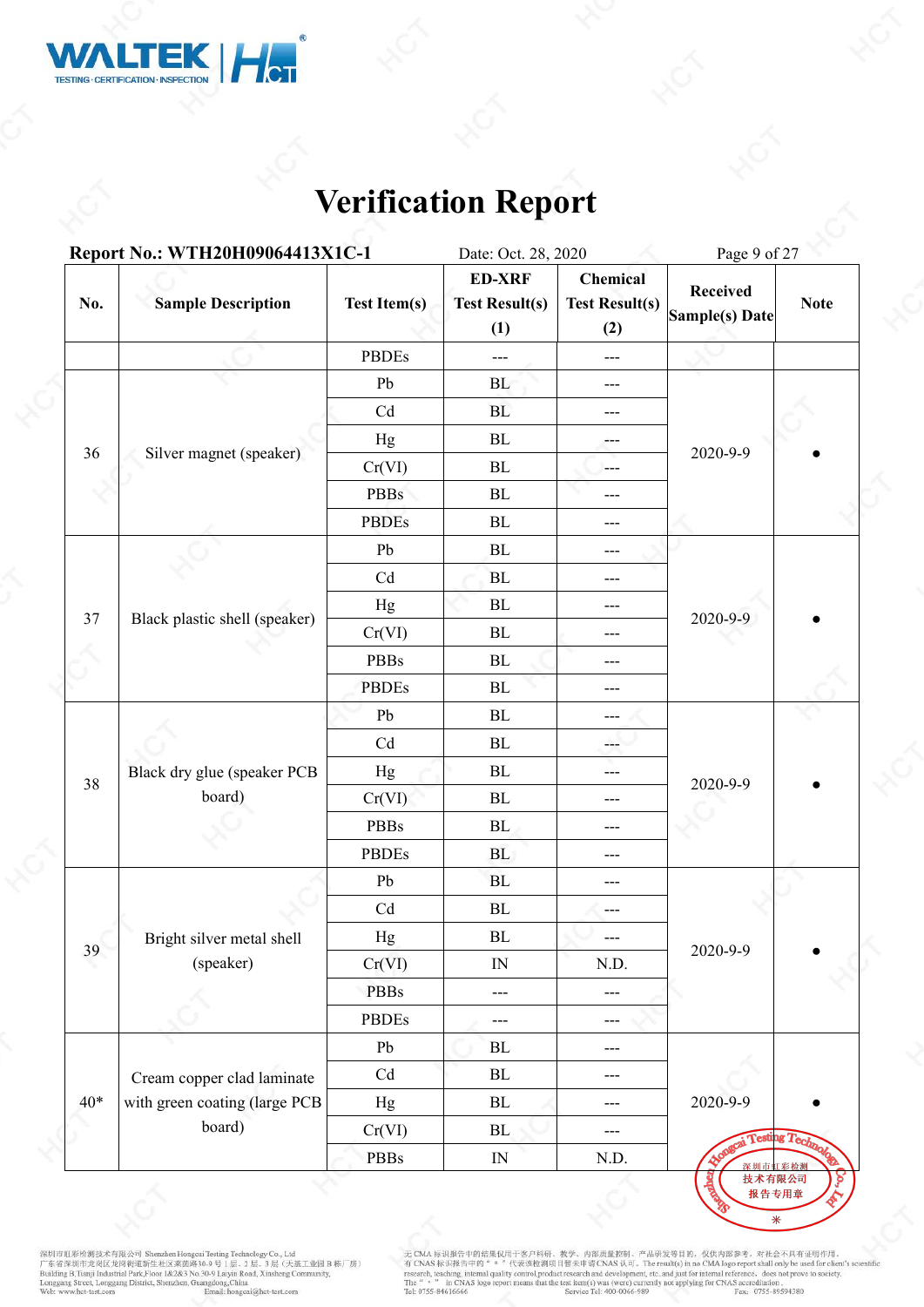

|     | Report No.: WTH20H09064413X1C-1                       |                     | Date: Oct. 28, 2020                           |                                          |                                                               |                        |  |
|-----|-------------------------------------------------------|---------------------|-----------------------------------------------|------------------------------------------|---------------------------------------------------------------|------------------------|--|
| No. | <b>Sample Description</b>                             | <b>Test Item(s)</b> | <b>ED-XRF</b><br><b>Test Result(s)</b><br>(1) | Chemical<br><b>Test Result(s)</b><br>(2) | <b>Received</b><br>Sample(s) Date                             | <b>Note</b>            |  |
|     |                                                       | <b>PBDEs</b>        | $\ensuremath{\mathsf{IN}}$                    | N.D.                                     |                                                               |                        |  |
|     |                                                       | Pb                  | ${\rm IN}$                                    | 114                                      |                                                               |                        |  |
|     |                                                       | Cd                  | BL                                            | $\cdots$                                 |                                                               |                        |  |
|     | Silver metal solder (large PCB                        | Hg                  | BL                                            | $\qquad \qquad -$                        |                                                               |                        |  |
| 41  | board)                                                | Cr(VI)              | BL                                            | $---$                                    |                                                               |                        |  |
|     |                                                       | <b>PBBs</b>         | ---                                           | $---$                                    | Page 10 of 27<br>2020-9-9<br>2020-9-9<br>2020-9-9<br>2020-9-9 |                        |  |
|     |                                                       | <b>PBDEs</b>        | ---                                           | $\qquad \qquad - -$                      |                                                               |                        |  |
|     |                                                       | Pb                  | BL                                            | $---$                                    |                                                               |                        |  |
| 42  |                                                       | Cd                  | BL                                            | ---                                      |                                                               |                        |  |
|     | Black soft plastic sleeve (data                       | Hg                  | $\rm BL$                                      | ---                                      |                                                               |                        |  |
|     | cable)                                                | Cr(VI)              | BL                                            | ---                                      |                                                               |                        |  |
|     |                                                       | <b>PBBs</b>         | BL                                            | ---                                      |                                                               |                        |  |
|     |                                                       | <b>PBDEs</b>        | BL                                            | $---$                                    |                                                               |                        |  |
|     |                                                       | Pb                  | BL                                            | $---$                                    |                                                               |                        |  |
|     |                                                       | Cd                  | $\rm BL$                                      | ---                                      |                                                               |                        |  |
| 43  | Green enameled wire with                              | Hg                  | BL                                            | ---                                      |                                                               |                        |  |
|     | white fiber (data cable)                              | Cr(VI)              | $\rm BL$                                      | ---                                      |                                                               |                        |  |
|     |                                                       | <b>PBBs</b>         | BL                                            | ---                                      |                                                               |                        |  |
|     |                                                       | <b>PBDEs</b>        | BL                                            | ---                                      |                                                               |                        |  |
|     |                                                       | Pb                  | BL                                            | $---$                                    |                                                               |                        |  |
|     |                                                       | Cd                  | $\rm BL$                                      | $---$                                    |                                                               |                        |  |
| 44  | Blue enameled wire with white                         | Hg                  | ${\bf BL}$                                    |                                          |                                                               |                        |  |
|     | fiber (data cable)                                    | Cr(VI)              | $\rm BL$                                      | $---$                                    |                                                               |                        |  |
|     |                                                       | <b>PBBs</b>         | $\rm BL$                                      | $---$                                    |                                                               |                        |  |
|     |                                                       | PBDEs               | $\rm BL$                                      | $---$                                    |                                                               |                        |  |
|     |                                                       | Pb                  | $\rm BL$                                      | $---$                                    |                                                               |                        |  |
|     |                                                       | Cd                  | $\rm BL$                                      | $---$                                    |                                                               |                        |  |
| 45  | Orange enameled wire with<br>white fiber (data cable) | Hg                  | $\rm BL$                                      | ---                                      | 2020-9-9                                                      |                        |  |
|     |                                                       | Cr(VI)              | BL                                            | $\qquad \qquad - -$                      |                                                               | <b>Testing Technol</b> |  |
|     |                                                       | <b>PBBs</b>         | ${\bf BL}$                                    | $---$                                    | 深圳市虹彩检测                                                       |                        |  |

深圳市虹彩绘测技术有限公司 Shenzhen Hongcui Testing Technology Co., Ltd<br>广东省深圳市龙岗区龙岗街道新生社区莱茵路30-9 号 1层、2 层、3 层(天基工业园 B 栋厂房)<br>Building B.Tianji Industrial Park,Floor 1&2&3 No.30-9 Laiyin Road, Xinsheng Community,<br>Longgang Street, Longgan

无 CMA 标识报告中的结果仅用于客户科研、教学、内部质量控制、产品研发等目的, 仅供内部参考, 对社会不具有证明作用,<br>有 CNAS 标识报告中的" = "代表该检测项目智未申请 CNAS 认可。The result(s) in no CMA logo report shall only be used for client's scient<br>research, teaching, internal paility control,p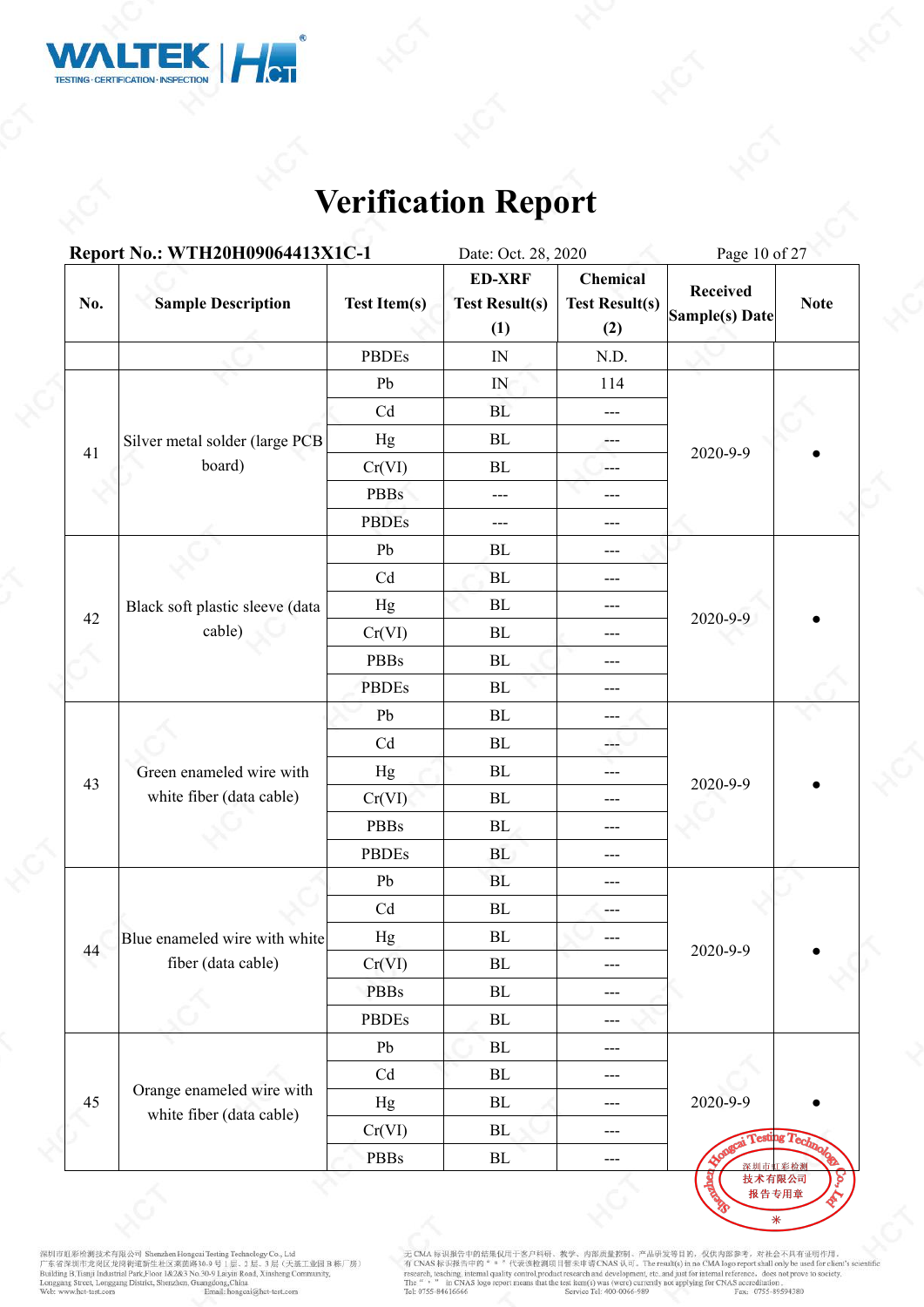

|     | Report No.: WTH20H09064413X1C-1         |                     | Date: Oct. 28, 2020                           |                                          | Page 11 of 27                     |             |  |
|-----|-----------------------------------------|---------------------|-----------------------------------------------|------------------------------------------|-----------------------------------|-------------|--|
| No. | <b>Sample Description</b>               | <b>Test Item(s)</b> | <b>ED-XRF</b><br><b>Test Result(s)</b><br>(1) | Chemical<br><b>Test Result(s)</b><br>(2) | <b>Received</b><br>Sample(s) Date | <b>Note</b> |  |
|     |                                         | <b>PBDEs</b>        | BL                                            | $\qquad \qquad -$                        |                                   |             |  |
|     |                                         | Pb                  | BL                                            | $\qquad \qquad -$                        |                                   |             |  |
|     |                                         | Cd                  | <b>BL</b>                                     | $---$                                    |                                   |             |  |
| 46  | Red enameled wire with white            | Hg                  | BL                                            | $---$                                    |                                   |             |  |
|     | fiber (data cable)                      | Cr(VI)              | BL                                            | ---                                      | 2020-9-9                          |             |  |
|     |                                         | <b>PBBs</b>         | $\rm BL$                                      | ---                                      |                                   |             |  |
|     |                                         | <b>PBDEs</b>        | $\rm BL$                                      | $---$                                    |                                   |             |  |
|     |                                         | Pb                  | BL                                            | ---                                      |                                   |             |  |
|     |                                         | Cd                  | BL                                            | ---                                      |                                   |             |  |
|     | Red/black soft plastic wire             | Hg                  | BL                                            | ---                                      |                                   |             |  |
| 47  | jacket                                  | Cr(VI)              | $\rm BL$                                      | ---                                      | 2020-9-9                          |             |  |
|     |                                         | PBBs                | ${\rm BL}$                                    | $---$                                    |                                   |             |  |
|     |                                         | <b>PBDEs</b>        | $\rm BL$                                      | ---                                      |                                   |             |  |
|     |                                         | ${\rm Pb}$          | $\rm BL$                                      | $---$                                    |                                   |             |  |
|     | White LED body (LED2, etc.,             | Cd                  | ${\rm BL}$                                    | ---                                      | 2020-9-9                          |             |  |
|     |                                         | Hg                  | $\rm BL$                                      | $---$                                    |                                   |             |  |
| 48  | large PCB board)                        | Cr(VI)              | $\rm BL$                                      | ---                                      |                                   |             |  |
|     |                                         | <b>PBBs</b>         | BL                                            | $---$                                    |                                   |             |  |
|     |                                         | <b>PBDEs</b>        | <b>BL</b>                                     | $---$                                    |                                   |             |  |
|     |                                         | Pb                  | BL                                            | $---$                                    |                                   |             |  |
|     |                                         | Cd                  | ${\rm BL}$                                    | ---                                      |                                   |             |  |
| 49  | Translucent dry glue (large             | Hg                  | BL                                            |                                          | 2020-9-9                          |             |  |
|     | PCB board)                              | Cr(VI)              | $\rm BL$                                      | $---$                                    |                                   |             |  |
|     |                                         | <b>PBBs</b>         | ${\rm BL}$                                    | $---$                                    |                                   |             |  |
|     |                                         | <b>PBDEs</b>        | $\rm BL$                                      | $\qquad \qquad - -$                      |                                   |             |  |
|     |                                         | Pb                  | IN                                            | 265                                      |                                   |             |  |
|     | Black printed white chip                | Cd                  | BL                                            | $\cdots$                                 |                                   |             |  |
| 50  | resistor (R7, etc., large PCB<br>board) | Hg                  | BL                                            | $\frac{1}{2}$                            | 2020-9-9                          |             |  |
|     |                                         | Cr(VI)              | $\hbox{IN}$                                   | N.D.                                     | Appgrai Testing Technol           |             |  |
|     |                                         | <b>PBBs</b>         | $\rm BL$                                      | $\overline{\phantom{a}}$                 | 深圳市                               | 彩检测         |  |

深圳市虹彩绘测技术有限公司 Shenzhen Hongcui Testing Technology Co., Ltd<br>广东省深圳市龙岗区龙岗街道新生社区莱茵路30-9 号 1层、2 层、3 层(天基工业园 B 栋厂房)<br>Building B.Tianji Industrial Park,Floor 1&2&3 No.30-9 Laiyin Road, Xinsheng Community,<br>Longgang Street, Longgan

无 CMA 标识报告中的结果仅用于客户科研、教学、内部质量控制、产品研发等目的, 仅供内部参考, 对社会不具有证明作用,<br>有 CNAS 标识报告中的" = "代表该检测项目暂未申请 CNAS 认可, The result(s) in no CMA logo report shall only be used for client's scientific<br>research, teaching, internal quality cont

报告专用章  $\overline{\ast}$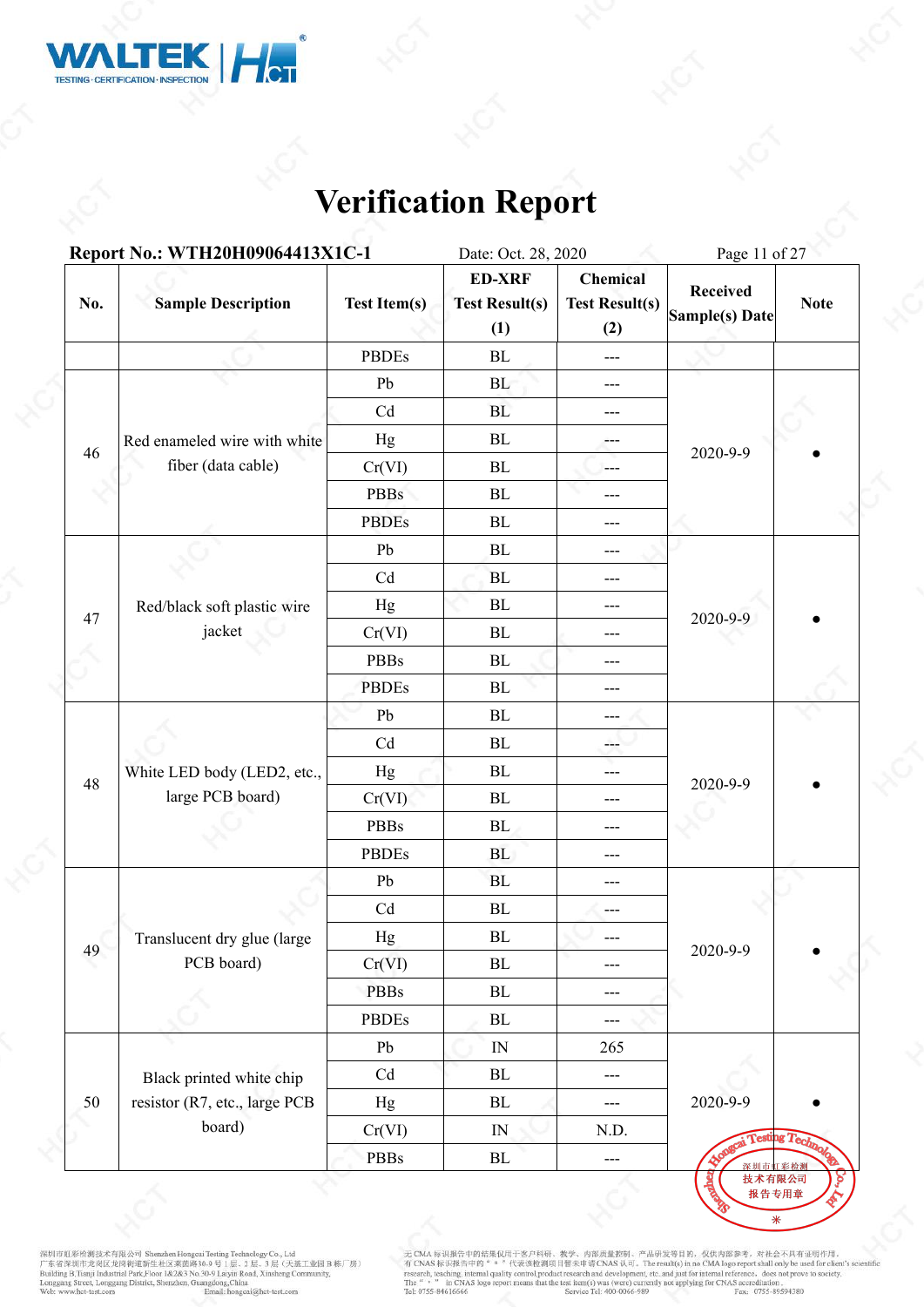

|     | Report No.: WTH20H09064413X1C-1 |                     | Date: Oct. 28, 2020                           |                                          | Page 12 of 27                     |             |  |
|-----|---------------------------------|---------------------|-----------------------------------------------|------------------------------------------|-----------------------------------|-------------|--|
| No. | <b>Sample Description</b>       | <b>Test Item(s)</b> | <b>ED-XRF</b><br><b>Test Result(s)</b><br>(1) | Chemical<br><b>Test Result(s)</b><br>(2) | <b>Received</b><br>Sample(s) Date | <b>Note</b> |  |
|     |                                 | <b>PBDEs</b>        | ${\bf BL}$                                    | $\scriptstyle\cdots$                     |                                   |             |  |
|     |                                 | Pb                  | BL                                            | $---$                                    |                                   |             |  |
|     | Translucent plastic with black  | Cd                  | BL                                            | $---$                                    |                                   |             |  |
|     |                                 | Hg                  | BL                                            | ---                                      |                                   |             |  |
| 51  | coating (microphone)            | Cr(VI)              | BL                                            | $---$                                    | 2020-9-9                          |             |  |
|     |                                 | <b>PBBs</b>         | BL                                            | ---                                      |                                   |             |  |
|     |                                 | <b>PBDEs</b>        | BL                                            | $\qquad \qquad - -$                      |                                   |             |  |
|     |                                 | Pb                  | BL                                            | ---                                      |                                   |             |  |
|     |                                 | Cd                  | BL                                            | ---                                      |                                   |             |  |
|     | Black eight pins body (U2,      | Hg                  | $\rm BL$                                      | ---                                      |                                   |             |  |
| 52  | large PCB board)                | Cr(VI)              | BL                                            | $---$                                    | 2020-9-9                          |             |  |
|     |                                 | PBBs                | BL                                            | ---                                      |                                   |             |  |
|     |                                 | <b>PBDEs</b>        | BL                                            | ---                                      |                                   |             |  |
|     | Black metal wire (microphone)   | Pb                  | BL                                            | $---$                                    |                                   |             |  |
|     |                                 | Cd                  | $\rm BL$                                      | ---                                      |                                   |             |  |
|     |                                 | Hg                  | ${\bf BL}$                                    | ---                                      |                                   |             |  |
| 53  |                                 | Cr(VI)              | BL                                            | ---                                      | 2020-9-9                          |             |  |
|     |                                 | <b>PBBs</b>         | ---                                           | ---                                      |                                   |             |  |
|     |                                 | <b>PBDEs</b>        | ---                                           | ---                                      |                                   |             |  |
|     |                                 | Pb                  | <b>BL</b>                                     | $---$                                    |                                   |             |  |
|     |                                 | Cd                  | ${\bf BL}$                                    | $---$                                    |                                   |             |  |
| 54  | Black soft plastic gasket (C5,  | Hg                  | $\rm BL$                                      |                                          | 2020-9-9                          |             |  |
|     | large PCB board)                | Cr(VI)              | ${\bf BL}$                                    | $---$                                    |                                   |             |  |
|     |                                 | <b>PBBs</b>         | $\rm BL$                                      | $---$                                    |                                   |             |  |
|     |                                 | <b>PBDEs</b>        | $\rm BL$                                      | ---                                      |                                   |             |  |
|     |                                 | Pb                  | $\rm BL$                                      | $---$                                    |                                   |             |  |
|     | Silver metal pins (C5, large    | Cd                  | $\rm BL$                                      | $---$                                    |                                   |             |  |
| 55  | PCB board)                      | Hg                  | BL                                            | $---$                                    | 2020-9-9                          |             |  |
|     |                                 | Cr(VI)              | BL                                            | $---$                                    | Profession Technol                |             |  |
|     |                                 | PBBs                | $\qquad \qquad - -$                           | $---$                                    | 深圳市虹彩检测<br>技术有限公司<br>बेळ          |             |  |

深圳市虹彩绘测技术有限公司 Shenzhen Hongcui Testing Technology Co., Ltd<br>广东省深圳市龙岗区龙岗街道新生社区莱茵路30-9 号 1层、2 层、3 层(天基工业园 B 栋厂房)<br>Building B.Tianji Industrial Park,Floor 1&2&3 No.30-9 Laiyin Road, Xinsheng Community,<br>Longgang Street, Longgan

无 CMA 标识报告中的结果仅用于客户科研、教学、内部质量控制、产品研发等目的, 仅供内部参考, 对社会不具有证明作用,<br>有 CNAS 标识报告中的" = "代表该检测项目智未申请 CNAS 认可。The result(s) in no CMA logo report shall only be used for client's scient<br>research, teaching, internal paility control,p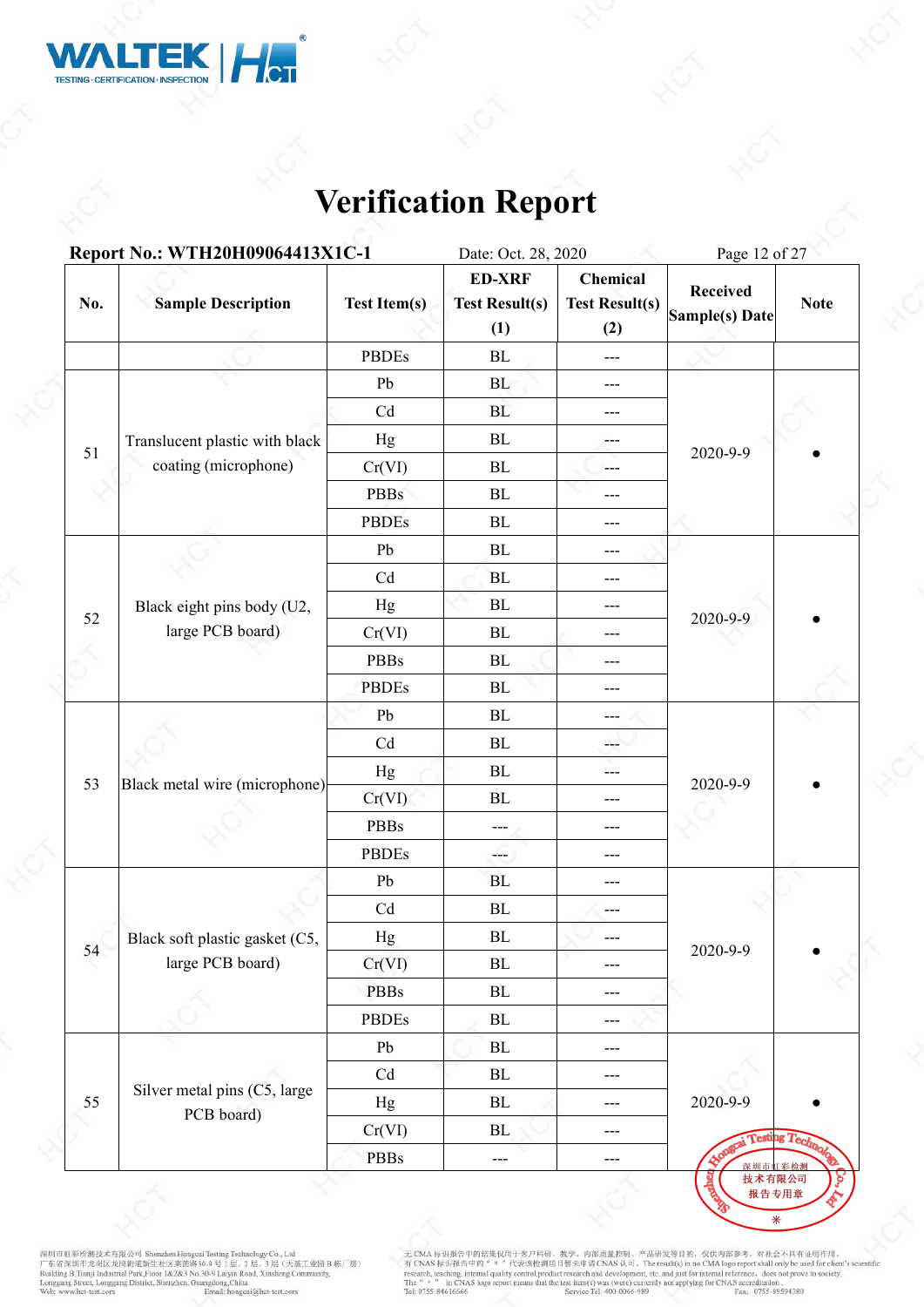

|     | Report No.: WTH20H09064413X1C-1                   |                     | Date: Oct. 28, 2020                           |                                          | Page 13 of 27                     |                        |  |
|-----|---------------------------------------------------|---------------------|-----------------------------------------------|------------------------------------------|-----------------------------------|------------------------|--|
| No. | <b>Sample Description</b>                         | <b>Test Item(s)</b> | <b>ED-XRF</b><br><b>Test Result(s)</b><br>(1) | Chemical<br><b>Test Result(s)</b><br>(2) | <b>Received</b><br>Sample(s) Date | <b>Note</b>            |  |
|     |                                                   | <b>PBDEs</b>        | ---                                           | $---$                                    |                                   |                        |  |
|     |                                                   | Pb                  | BL                                            | $---$                                    |                                   |                        |  |
|     |                                                   | Cd                  | BL                                            | $---$                                    |                                   |                        |  |
|     | Silver metal foil (C5, large                      | Hg                  | BL                                            | ---                                      |                                   |                        |  |
| 56  | PCB board)                                        | Cr(VI)              | BL                                            | $---$                                    | 2020-9-9                          |                        |  |
|     |                                                   | <b>PBBs</b>         | ---                                           | ---                                      |                                   |                        |  |
|     |                                                   | <b>PBDEs</b>        | ---                                           | $\qquad \qquad - -$                      |                                   |                        |  |
|     |                                                   | Pb                  | BL                                            | ---                                      |                                   |                        |  |
|     |                                                   | Cd                  | <b>BL</b>                                     | ---                                      | 2020-9-9                          |                        |  |
|     | Silver gray metal foil (C5,                       | Hg                  | ${\bf BL}$                                    | ---                                      |                                   |                        |  |
| 57  | large PCB board)                                  | Cr(VI)              | BL                                            | $---$                                    |                                   |                        |  |
|     |                                                   | <b>PBBs</b>         | ---                                           | ---                                      |                                   |                        |  |
|     |                                                   | <b>PBDEs</b>        | ---                                           | $---$                                    |                                   |                        |  |
|     | Brown electrolytic paper (C5,<br>large PCB board) | Pb                  | BL                                            | $---$                                    |                                   |                        |  |
|     |                                                   | Cd                  | ${\bf BL}$                                    | ---                                      |                                   |                        |  |
|     |                                                   | Hg                  | ${\bf BL}$                                    | ---                                      |                                   |                        |  |
|     |                                                   | Cr(VI)              | ${\bf BL}$                                    | ---                                      | 2020-9-9                          |                        |  |
|     |                                                   | <b>PBBs</b>         | BL                                            | ---                                      |                                   |                        |  |
|     |                                                   | <b>PBDEs</b>        | <b>BL</b>                                     | ---                                      |                                   |                        |  |
|     |                                                   | Pb                  | BL                                            | $---$                                    |                                   |                        |  |
|     |                                                   | Cd                  | ${\bf BL}$                                    | $---$                                    |                                   |                        |  |
|     | Cream copper clad laminate                        | Hg                  | ${\bf BL}$                                    |                                          |                                   |                        |  |
| 59* | with green coating (small PCB<br>board)           | Cr(VI)              | ${\bf BL}$                                    | $---$                                    | 2020-9-9                          |                        |  |
|     |                                                   | <b>PBBs</b>         | $\mathbb{N}$                                  | N.D.                                     |                                   |                        |  |
|     |                                                   | <b>PBDEs</b>        | $\ensuremath{\text{IN}}$                      | N.D.                                     |                                   |                        |  |
|     |                                                   | Pb                  | $\rm BL$                                      | $\qquad \qquad - -$                      |                                   |                        |  |
|     |                                                   | Cd                  | $\rm BL$                                      | $---$                                    |                                   |                        |  |
| 60  | Silver metal solder (small PCB<br>board)          | Hg                  | BL                                            | ---                                      | 2020-9-9                          |                        |  |
|     |                                                   | Cr(VI)              | BL                                            | $---$                                    |                                   | <b>Testing Technol</b> |  |
|     |                                                   | PBBs                | $\qquad \qquad - -$                           | $---$                                    | 深圳市虹彩检测                           |                        |  |

深圳市虹彩绘测技术有限公司 Shenzhen Hongcui Testing Technology Co., Ltd<br>广东省深圳市龙岗区龙岗街道新生社区莱茵路30-9 号 1层、2 层、3 层(天基工业园 B 栋厂房)<br>Building B.Tianji Industrial Park,Floor 1&2&3 No.30-9 Laiyin Road, Xinsheng Community,<br>Longgang Street, Longgan

无 CMA 标识报告中的结果仅用于客户科研、教学、内部质量控制、产品研发等目的, 仅供内部参考, 对社会不具有证明作用,<br>有 CNAS 标识报告中的" = "代表该检测项目智未申请 CNAS 认可。The result(s) in no CMA logo report shall only be used for client's scient<br>research, teaching, internal paility control,p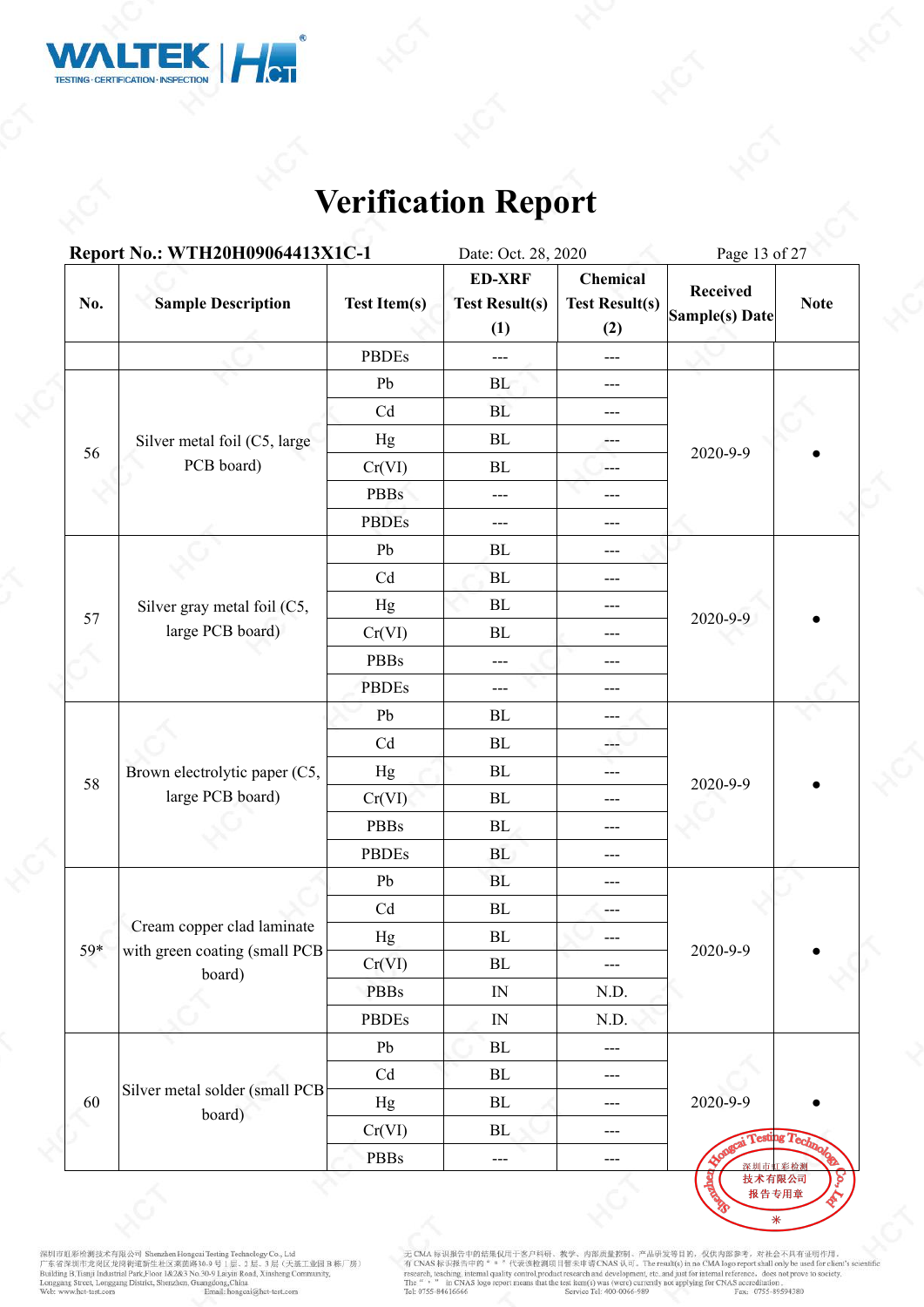

|     | Report No.: WTH20H09064413X1C-1             |                     | Date: Oct. 28, 2020                           |                                          | Page 14 of 27                     |             |  |
|-----|---------------------------------------------|---------------------|-----------------------------------------------|------------------------------------------|-----------------------------------|-------------|--|
| No. | <b>Sample Description</b>                   | <b>Test Item(s)</b> | <b>ED-XRF</b><br><b>Test Result(s)</b><br>(1) | Chemical<br><b>Test Result(s)</b><br>(2) | <b>Received</b><br>Sample(s) Date | <b>Note</b> |  |
|     |                                             | <b>PBDEs</b>        | $---$                                         | $\qquad \qquad -$                        |                                   |             |  |
|     |                                             | Pb                  | BL                                            | $\qquad \qquad - -$                      |                                   |             |  |
|     |                                             | Cd                  | BL                                            | $---$                                    |                                   |             |  |
|     | Black soft plastic non-slip                 | Hg                  | BL                                            | ---                                      |                                   |             |  |
| 61  | block (microphone)                          | Cr(VI)              | BL                                            | $\frac{1}{2}$                            | 2020-9-9                          |             |  |
|     |                                             | <b>PBBs</b>         | ${\bf BL}$                                    | ---                                      |                                   |             |  |
|     |                                             | <b>PBDEs</b>        | ${\bf BL}$                                    | ---                                      |                                   |             |  |
|     |                                             | Pb                  | $\rm BL$                                      | ---                                      |                                   |             |  |
|     |                                             | Cd                  | BL                                            | ---                                      |                                   |             |  |
|     | Silver metal cover (toggle                  | Hg                  | BL                                            | ---                                      |                                   |             |  |
| 62  | switch)                                     | Cr(VI)              | IN                                            | N.D.                                     | 2020-9-9                          |             |  |
|     |                                             | <b>PBBs</b>         | ---                                           | ---                                      |                                   |             |  |
|     |                                             | <b>PBDEs</b>        | ---                                           | ---                                      |                                   |             |  |
|     | Silver metal shrapnel (toggle               | ${\rm Pb}$          | ${\bf BL}$                                    | $---$                                    | 2020-9-9                          |             |  |
|     |                                             | Cd                  | $\rm BL$                                      | ---                                      |                                   |             |  |
|     |                                             | Hg                  | BL                                            | ---                                      |                                   |             |  |
| 63  | switch)                                     | Cr(VI)              | $\rm BL$                                      | ---                                      |                                   |             |  |
|     |                                             | <b>PBBs</b>         | ---                                           | $---$                                    |                                   |             |  |
|     |                                             | <b>PBDEs</b>        | ---                                           | $---$                                    |                                   |             |  |
|     |                                             | Pb                  | <b>BL</b>                                     | $---$                                    |                                   |             |  |
|     |                                             | Cd                  | $\rm BL$                                      | ---                                      |                                   |             |  |
|     | Silver/golden metal needle                  | Hg                  | BL                                            |                                          |                                   |             |  |
| 64  | (toggle switch)                             | Cr(VI)              | $\rm BL$                                      | $---$                                    | 2020-9-9                          |             |  |
|     |                                             | <b>PBBs</b>         | ---                                           | ---                                      |                                   |             |  |
|     |                                             | <b>PBDEs</b>        | ---                                           | ---                                      |                                   |             |  |
|     |                                             | Pb                  | BL                                            | ---                                      |                                   |             |  |
|     |                                             | Cd                  | BL                                            | $---$                                    |                                   |             |  |
| 65  | Silver white metal sheet (roller<br>switch) | Hg                  | BL                                            | $---$                                    | 2020-9-9                          |             |  |
|     |                                             | Cr(VI)              | BL                                            | $\qquad \qquad - -$                      | <b>Appaged Testing Technols</b>   |             |  |
|     |                                             | PBBs                | ---                                           | $---$                                    | 深圳市虹                              | 彩检测         |  |

深圳市虹彩绘测技术有限公司 Shenzhen Hongcui Testing Technology Co., Ltd<br>广东省深圳市龙岗区龙岗街道新生社区莱茵路30-9 号 1层、2 层、3 层(天基工业园 B 栋厂房)<br>Building B.Tianji Industrial Park,Floor 1&2&3 No.30-9 Laiyin Road, Xinsheng Community,<br>Longgang Street, Longgan

无 CMA 标识报告中的结果仅用于客户科研、教学、内部质量控制、产品研发等目的, 仅供内部参考, 对社会不具有证明作用,<br>有 CNAS 标识报告中的" = "代表该检测项目暂未申请 CNAS 认可, The result(s) in no CMA logo report shall only be used for client's scientific<br>research, teaching, internal quality cont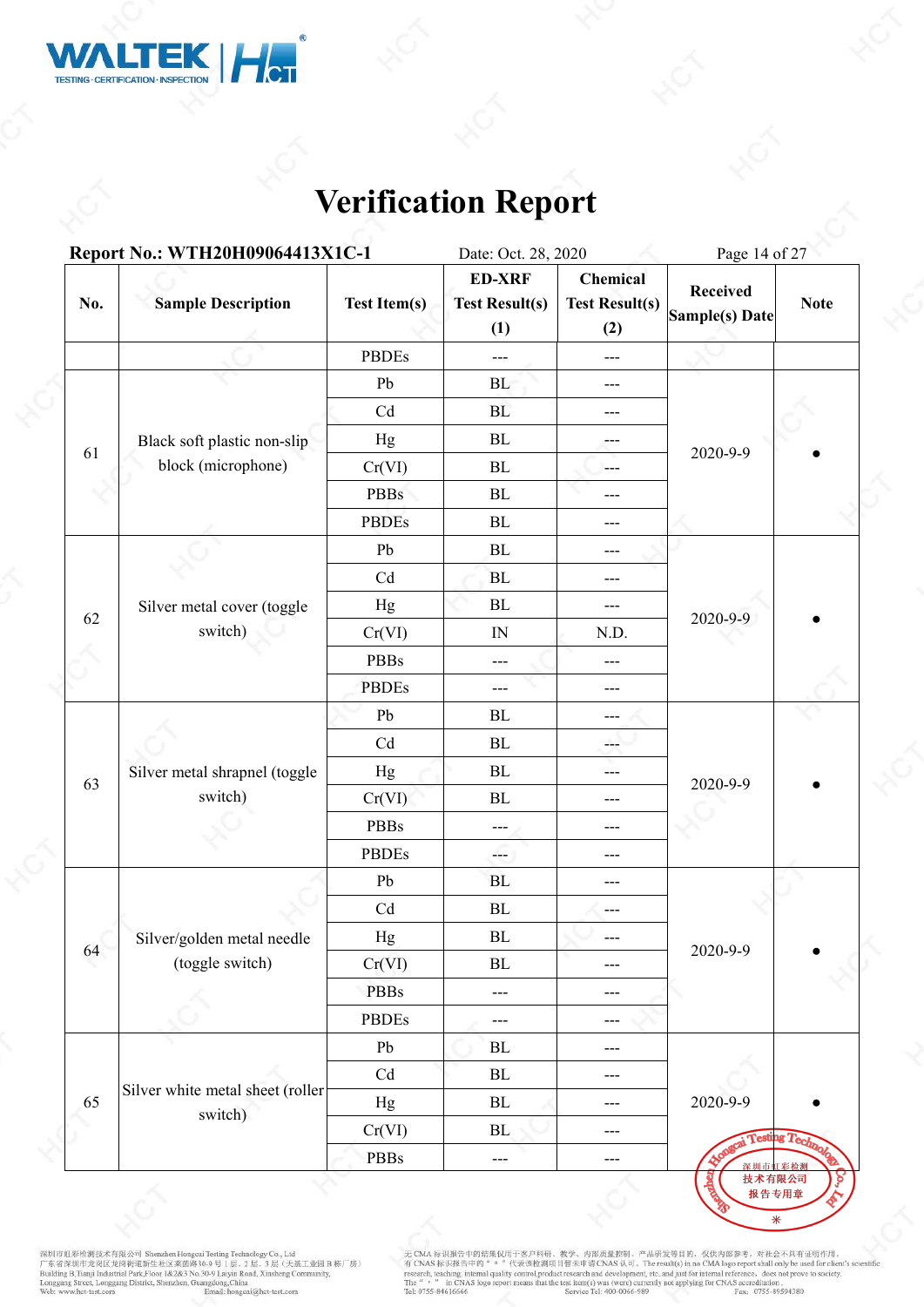

|     | Report No.: WTH20H09064413X1C-1             |                            | Date: Oct. 28, 2020                           |                                          | Page 15 of 27                     |                    |
|-----|---------------------------------------------|----------------------------|-----------------------------------------------|------------------------------------------|-----------------------------------|--------------------|
| No. | <b>Sample Description</b>                   | <b>Test Item(s)</b>        | <b>ED-XRF</b><br><b>Test Result(s)</b><br>(1) | Chemical<br><b>Test Result(s)</b><br>(2) | <b>Received</b><br>Sample(s) Date | <b>Note</b>        |
|     |                                             | <b>PBDEs</b>               | ---                                           | $\scriptstyle\cdots$                     |                                   |                    |
|     |                                             | Pb                         | BL                                            | $---$                                    |                                   |                    |
|     |                                             | Cd                         | BL                                            | $---$                                    |                                   |                    |
|     | Silver metal foil (small PCB                | Hg                         | BL                                            | ---                                      |                                   |                    |
| 66  | board)                                      | Cr(VI)                     | BL                                            | $\qquad \qquad -$                        | 2020-9-9                          |                    |
|     |                                             | <b>PBBs</b>                | ---                                           | $---$                                    |                                   |                    |
|     |                                             | <b>PBDEs</b>               | ---                                           | $\qquad \qquad - -$                      |                                   |                    |
|     |                                             | Pb                         | BL                                            | $---$                                    |                                   |                    |
|     |                                             | Cd                         | BL                                            | $---$                                    |                                   |                    |
|     | Black large IC body (small                  | Hg                         | ${\bf BL}$                                    | ---                                      | 2020-9-9                          |                    |
| 67  | PCB board)                                  | Cr(VI)                     | BL                                            | ---                                      |                                   |                    |
|     |                                             | <b>PBBs</b>                | ${\rm BL}$                                    | ---                                      |                                   |                    |
|     |                                             | <b>PBDEs</b>               | BL                                            | ---                                      |                                   |                    |
|     |                                             | Pb                         | BL                                            | ---                                      |                                   |                    |
|     | Silver metal shell with black               | Cd                         | BL                                            | ---                                      | 2020-9-9                          |                    |
| 68  |                                             | Hg                         | $\rm BL$                                      | $---$                                    |                                   |                    |
|     | printing (small PCB board)                  | Cr(VI)                     | $\rm BL$                                      | ---                                      |                                   |                    |
|     |                                             | PBBs                       | ---                                           | $---$                                    |                                   |                    |
|     |                                             | <b>PBDEs</b>               | ---                                           | $---$                                    |                                   |                    |
|     |                                             | ${\rm Pb}$                 | BL                                            | ---                                      |                                   |                    |
|     |                                             | $\ensuremath{\mathrm{Cd}}$ | $\rm BL$                                      | ---                                      |                                   |                    |
|     | Golden metal clip                           | Hg                         | $\rm BL$                                      |                                          |                                   |                    |
| 69  | (microphone)                                | Cr(VI)                     | ${\bf BL}$                                    | $---$                                    | 2020-9-9                          |                    |
|     |                                             | <b>PBBs</b>                | $---$                                         | $---$                                    |                                   |                    |
|     |                                             | <b>PBDEs</b>               | ---                                           | $---$                                    |                                   |                    |
|     |                                             | Pb                         | $\rm BL$                                      | $\scriptstyle\cdots$                     |                                   |                    |
|     |                                             | Cd                         | $\rm BL$                                      | $---$                                    |                                   |                    |
|     | Silver gray metal foil (small<br>PCB board) | Hg                         | $\rm BL$                                      | $\scriptstyle\cdots$                     | 2020-9-9                          |                    |
| 70  |                                             | Cr(VI)                     | BL                                            | $---$                                    |                                   | ai Testing Technol |
|     |                                             | PBBs                       | ---                                           | $---$                                    | 深圳市虹彩检测                           |                    |

深圳市虹彩绘测技术有限公司 Shenzhen Hongcui Testing Technology Co., Ltd<br>广东省深圳市龙岗区龙岗街道新生社区莱茵路30-9 号 1层、2 层、3 层(天基工业园 B 栋厂房)<br>Building B.Tianji Industrial Park,Floor 1&2&3 No.30-9 Laiyin Road, Xinsheng Community,<br>Longgang Street, Longgan

无 CMA 标识报告中的结果仅用于客户科研、教学、内部质量控制、产品研发等目的, 仅供内部参考, 对社会不具有证明作用,<br>有 CNAS 标识报告中的" = "代表该检测项目智未申请 CNAS 认可。The result(s) in no CMA logo report shall only be used for client's scient<br>research, teaching, internal paility control,p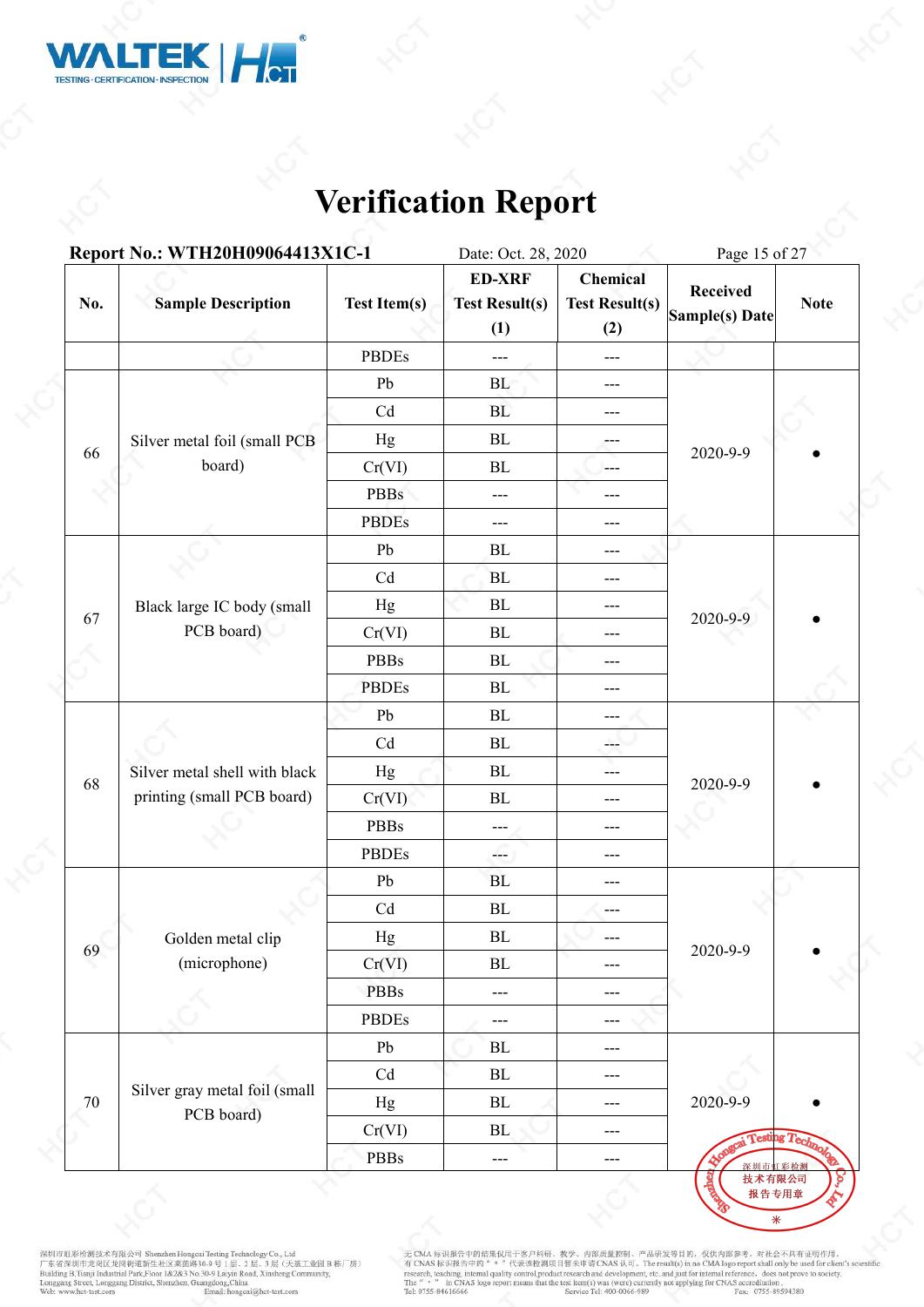

| Report No.: WTH20H09064413X1C-1 |                              |                     | Date: Oct. 28, 2020                           |                                                 | Page 16 of 27                     |             |  |
|---------------------------------|------------------------------|---------------------|-----------------------------------------------|-------------------------------------------------|-----------------------------------|-------------|--|
| No.                             | <b>Sample Description</b>    | <b>Test Item(s)</b> | <b>ED-XRF</b><br><b>Test Result(s)</b><br>(1) | <b>Chemical</b><br><b>Test Result(s)</b><br>(2) | <b>Received</b><br>Sample(s) Date | <b>Note</b> |  |
|                                 |                              | <b>PBDEs</b>        | ---                                           | ---                                             |                                   |             |  |
|                                 |                              | Pb                  | BL                                            | ---                                             | 2020-9-9                          |             |  |
|                                 |                              | Cd                  | BL                                            | ---                                             |                                   |             |  |
|                                 | Silver metal pins (small PCB | Hg                  | BL                                            | ---                                             |                                   |             |  |
| 71                              | board)                       | Cr(VI)              | BL                                            | ---                                             |                                   |             |  |
|                                 |                              | <b>PBBs</b>         | $---$                                         | ---                                             |                                   |             |  |
|                                 |                              | <b>PBDEs</b>        | ---                                           | ---                                             |                                   |             |  |



深圳市虹彩绘测技术有限公司 Shenzhen Hongcui Testing Technology Co., Ltd<br>广东省深圳市龙岗区龙岗街道新生社区莱茵路30-9 号 1层、2 层、3 层(天基工业园 B 栋厂房)<br>Building B.Tianji Industrial Park,Floor 1&2&3 No.30-9 Laiyin Road, Xinsheng Community,<br>Longgang Street, Longgan

无 CMA 标识报告中的结果仅用于客户科研、教学、内部质量控制、产品研发等目的, 仅供内部参考, 对社会不具有证明作用,<br>有 CNAS 标识报告中的 " \* "代表该检测项目暂未申请 CNAS 认可。The result(s) in no CMA logo report shall only be used for client's scientific<br>research, teaching, internal quality cont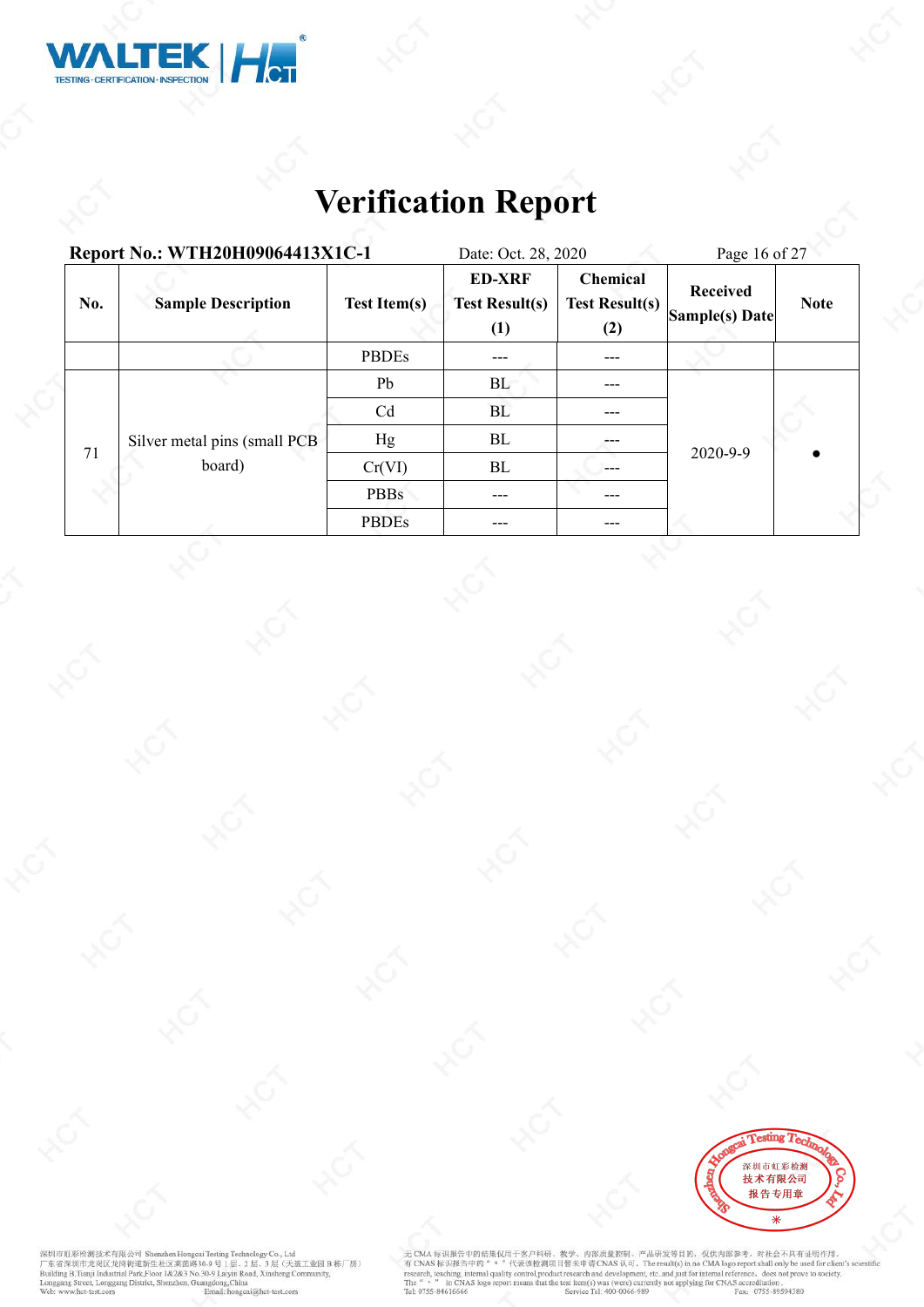

**Report No.: WTH20H09064413X1C-1** Date: Oct. 28, 2020 Page 17 of 27

| No.            | <b>Sample Description</b>               | <b>Test Item(s)</b> | <b>Chemical Test Result(s)</b><br>(2) | <b>Received</b><br>Sample(s) Date | <b>Note</b> |  |
|----------------|-----------------------------------------|---------------------|---------------------------------------|-----------------------------------|-------------|--|
|                |                                         | <b>DBP</b>          | N.D.                                  |                                   |             |  |
|                |                                         | <b>BBP</b>          | N.D.                                  |                                   |             |  |
| $\mathfrak{Z}$ | White plastic (socket)                  | <b>DEHP</b>         | N.D.                                  | 2020-9-9                          |             |  |
|                |                                         | <b>DIBP</b>         | N.D.                                  |                                   |             |  |
|                |                                         | <b>DBP</b>          | N.D.                                  |                                   |             |  |
| $\overline{4}$ |                                         | <b>BBP</b>          | N.D.                                  |                                   |             |  |
|                | Translucent plastic (socket)            | <b>DEHP</b>         | N.D.                                  | 2020-9-9                          |             |  |
|                |                                         | <b>DIBP</b>         | N.D.                                  |                                   |             |  |
| $\overline{7}$ |                                         | <b>DBP</b>          | N.D.                                  |                                   |             |  |
|                | Black soft plastic outer wire           | <b>BBP</b>          | N.D.                                  |                                   |             |  |
|                | jacket (socket)                         | <b>DEHP</b>         | N.D.                                  | 2020-9-9                          |             |  |
|                |                                         | <b>DIBP</b>         | N.D.                                  |                                   |             |  |
|                | Black soft plastic outer wire<br>jacket | <b>DBP</b>          | N.D.                                  |                                   |             |  |
|                |                                         | <b>BBP</b>          | N.D.                                  |                                   |             |  |
| $\,8\,$        |                                         | <b>DEHP</b>         | N.D.                                  | 2020-9-9                          |             |  |
|                |                                         | <b>DIBP</b>         | N.D.                                  |                                   |             |  |
|                |                                         | <b>DBP</b>          | N.D.                                  | 2020-9-9                          |             |  |
|                |                                         | <b>BBP</b>          | N.D.                                  |                                   |             |  |
| $10\,$         | White rope (wire inside)                | <b>DEHP</b>         | N.D.                                  |                                   |             |  |
|                |                                         | <b>DIBP</b>         | N.D.                                  |                                   |             |  |
|                |                                         | <b>DBP</b>          | N.D.                                  |                                   |             |  |
| 11             | White soft plastic inner wire           | <b>BBP</b>          | N.D.                                  | 2020-9-9                          |             |  |
|                | jacket                                  | <b>DEHP</b>         | N.D.                                  |                                   |             |  |
|                |                                         | <b>DIBP</b>         | N.D.                                  |                                   |             |  |
|                |                                         | <b>DBP</b>          | N.D.                                  |                                   |             |  |
| $12\,$         | Green soft plastic inner wire           | <b>BBP</b>          | N.D.                                  | 2020-9-9                          |             |  |
|                | jacket                                  | <b>DEHP</b>         | N.D.                                  |                                   |             |  |
|                |                                         | DIBP                | N.D.                                  |                                   |             |  |
| 13             | Black soft plastic inner wire           | <b>DBP</b>          | N.D.                                  |                                   |             |  |
|                | jacket                                  | <b>BBP</b>          | N.D.                                  | 2020 9-9 加市虹彩检测                   |             |  |

深圳市虹彩检测技术有限公司 Shenzhen Hongcai Testing Technology Co., Ltd<br>广东省深圳市龙岗区龙岗街道新生社区莱茵路30.9 号 1层、2 层、3 层(天基工业园 B 栋厂房)<br>Building B,Tianji Industrial Park,Floor 1&2&3 No.30-9 Laiyin Road, Xinsheng Community,<br>Longang Street, Longgang

无 CMA 标识报告中的结果仅用于客户科研、教学、内部质量控制、产品研发等目的, 仅供内部参考, 对社会不具有证明作用,<br>有 CNAS 标识报告中的" = "代表该检测项目暂未申请 CNAS 认可。The result(s) in no CMA logo report shall only be used for client's scient<br>research, teaching, internal quality control,p

 $\ast$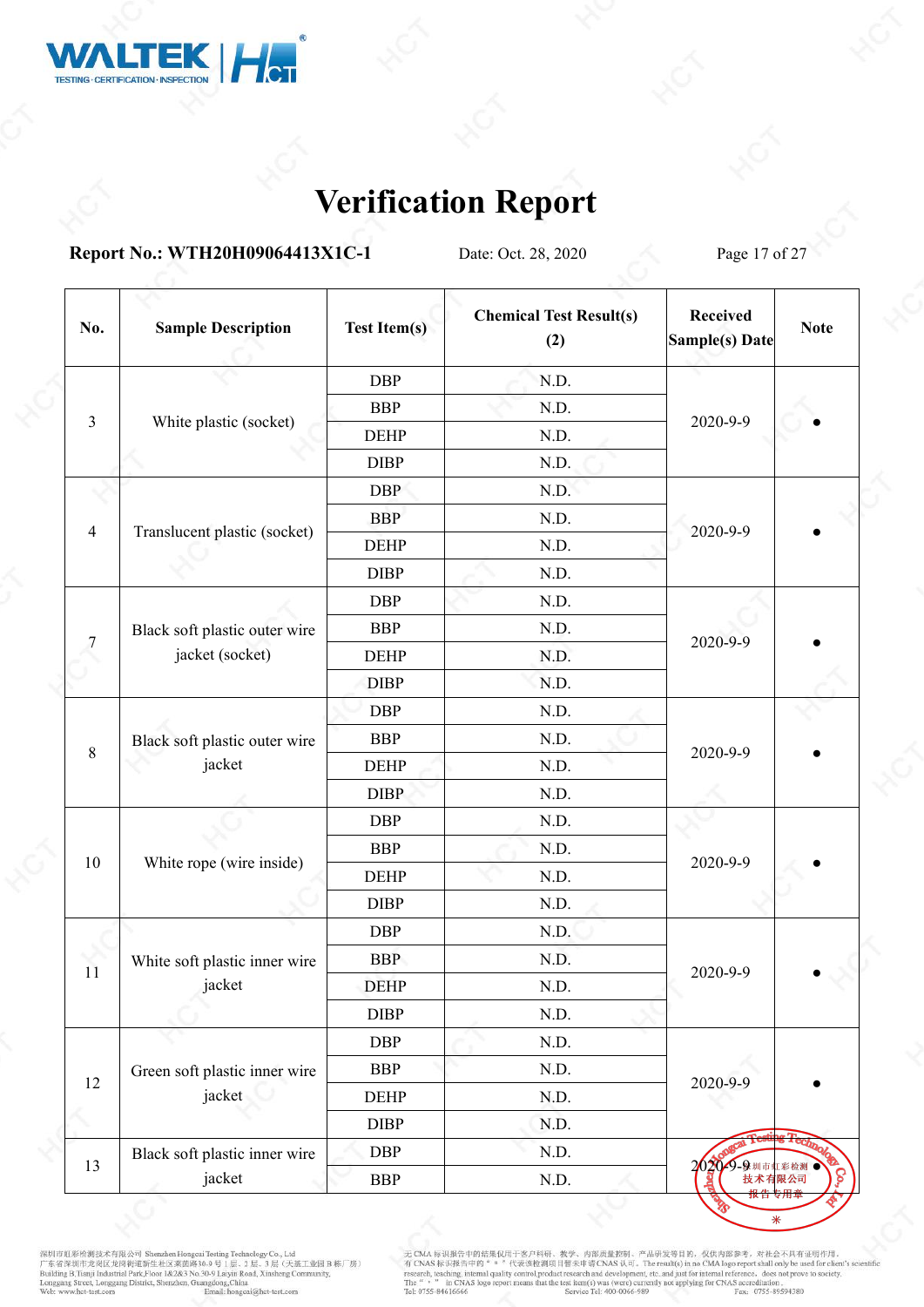

|        | Report No.: WTH20H09064413X1C-1          |                     | Date: Oct. 28, 2020                   | Page 18 of 27                     |                 |
|--------|------------------------------------------|---------------------|---------------------------------------|-----------------------------------|-----------------|
| No.    | <b>Sample Description</b>                | <b>Test Item(s)</b> | <b>Chemical Test Result(s)</b><br>(2) | <b>Received</b><br>Sample(s) Date | <b>Note</b>     |
|        |                                          | <b>DEHP</b>         | N.D.                                  |                                   |                 |
|        |                                          | <b>DIBP</b>         | N.D.                                  |                                   |                 |
|        |                                          | <b>DBP</b>          | N.D.                                  |                                   |                 |
|        | Red soft plastic inner wire              | <b>BBP</b>          | N.D.                                  |                                   |                 |
| 14     | jacket                                   | <b>DEHP</b>         | N.D.                                  | 2020-9-9                          |                 |
|        |                                          | <b>DIBP</b>         | N.D.                                  |                                   |                 |
|        |                                          | <b>DBP</b>          | N.D.                                  |                                   |                 |
|        |                                          | <b>BBP</b>          | N.D.                                  |                                   |                 |
| 16     | Black magnetic core (in-wire)            | <b>DEHP</b>         | N.D.                                  | 2020-9-9                          |                 |
|        |                                          | <b>DIBP</b>         | N.D.                                  |                                   |                 |
|        |                                          | <b>DBP</b>          | N.D.                                  |                                   |                 |
|        |                                          | <b>BBP</b>          | N.D.                                  |                                   |                 |
| 17     | Black velcro (loop)                      | <b>DEHP</b>         | N.D.                                  | 2020-9-9                          |                 |
|        |                                          | <b>DIBP</b>         | N.D.                                  |                                   |                 |
|        |                                          | DBP                 | N.D.                                  |                                   |                 |
|        |                                          | <b>BBP</b>          | N.D.                                  | 2020-9-9                          |                 |
| 18     | Black velcro (hook)                      | <b>DEHP</b>         | N.D.                                  |                                   |                 |
|        |                                          | <b>DIBP</b>         | N.D.                                  |                                   |                 |
|        |                                          | <b>DBP</b>          | N.D.                                  |                                   |                 |
|        | Black plastic shell with                 | <b>BBP</b>          | N.D.                                  |                                   |                 |
| 19     | gray-white printing                      | <b>DEHP</b>         | N.D.                                  | 2020-9-9                          |                 |
|        |                                          | <b>DIBP</b>         | N.D.                                  |                                   |                 |
|        |                                          | <b>DBP</b>          | N.D.                                  |                                   |                 |
|        |                                          | <b>BBP</b>          | N.D.                                  |                                   |                 |
| 20     | Black plastic knob                       | <b>DEHP</b>         | N.D.                                  | 2020-9-9                          |                 |
|        |                                          | <b>DIBP</b>         | N.D.                                  |                                   |                 |
|        |                                          | <b>DBP</b>          | N.D.                                  |                                   |                 |
|        | Black PU with blue fabric on             | <b>BBP</b>          | N.D.                                  |                                   |                 |
| 21     | the back, sewing thread (ear<br>cushion) | $\rm DEHP$          | N.D.                                  | 2020-9-9                          | Testing Technol |
|        |                                          | <b>DIBP</b>         | N.D.                                  |                                   | 彩松油             |
| $22\,$ | White sponge (filler, ear                | <b>DBP</b>          | N.D.                                  | 1020-9-孽术有限公司                     |                 |

深圳市虹彩绘测技术有限公司 Shenzhen Hongcui Testing Technology Co., Ltd<br>广东省深圳市龙岗区龙岗街道新生社区莱茵路30-9 号 1层、2 层、3 层(天基工业园 B 栋厂房)<br>Building B.Tianji Industrial Park,Floor 1&2&3 No.30-9 Laiyin Road, Xinsheng Community,<br>Longgang Street, Longgan

无 CMA 标识报告中的结果仅用于客户科研、教学、内部质量控制、产品研发等目的, 仅供内部参考, 对社会不具有证明作用,<br>有 CNAS 标识报告中的" = "代表该检测项目暂未申请 CNAS 认可, The result(s) in no CMA logo report shall only be used for client's scientific<br>research, teaching, internal quality cont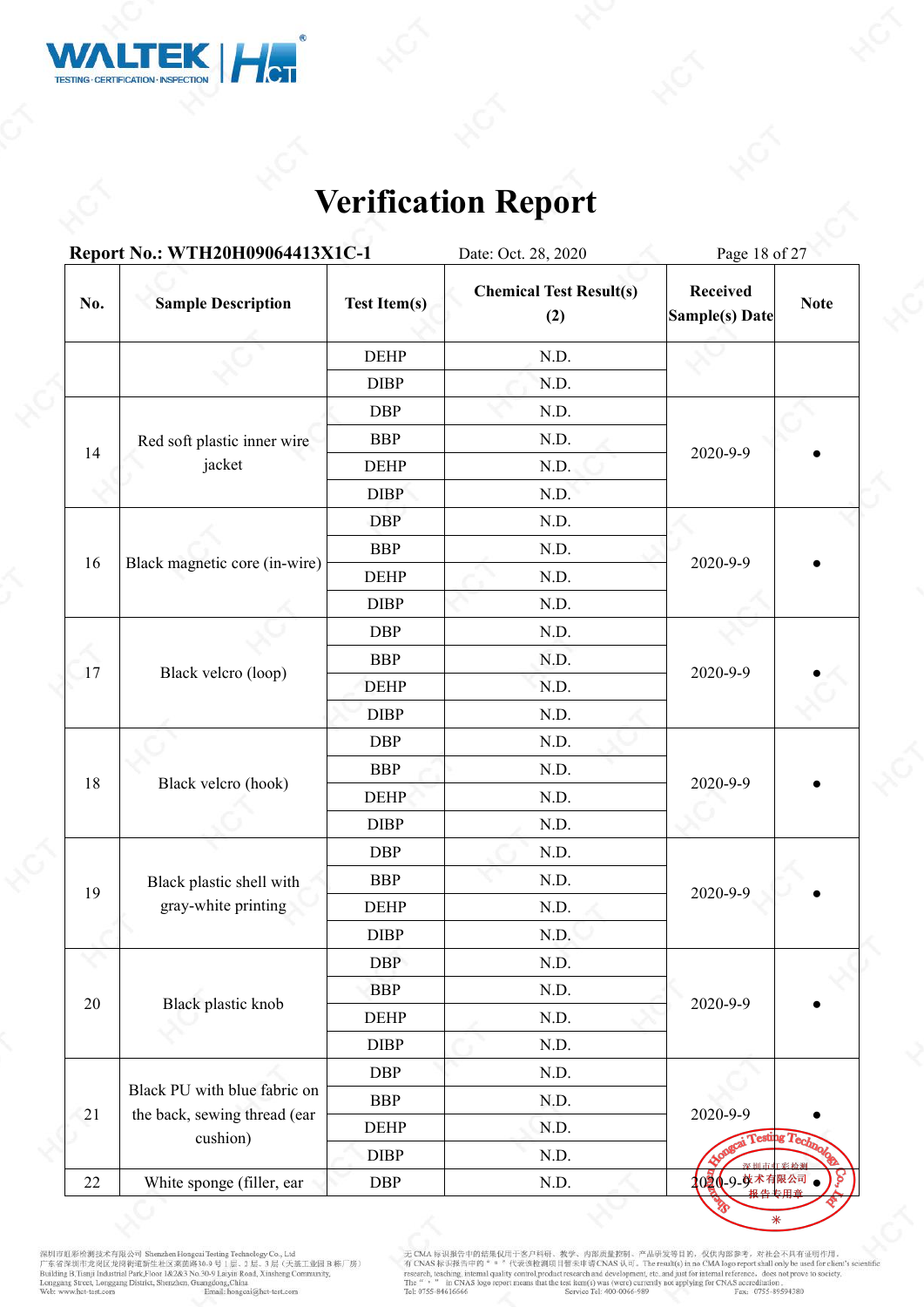

|        | Report No.: WTH20H09064413X1C-1 |                     | Date: Oct. 28, 2020                   | Page 19 of 27                     |             |
|--------|---------------------------------|---------------------|---------------------------------------|-----------------------------------|-------------|
| No.    | <b>Sample Description</b>       | <b>Test Item(s)</b> | <b>Chemical Test Result(s)</b><br>(2) | <b>Received</b><br>Sample(s) Date | <b>Note</b> |
|        | cushion)                        | <b>BBP</b>          | N.D.                                  |                                   |             |
|        |                                 | <b>DEHP</b>         | N.D.                                  |                                   |             |
|        |                                 | <b>DIBP</b>         | N.D.                                  |                                   |             |
|        |                                 | <b>DBP</b>          | N.D.                                  |                                   |             |
|        |                                 | <b>BBP</b>          | N.D.                                  |                                   |             |
| 23     | Black mesh (ear cushions)       | <b>DEHP</b>         | N.D.                                  | 2020-9-9                          |             |
|        |                                 | <b>DIBP</b>         | N.D.                                  |                                   |             |
|        |                                 | <b>DBP</b>          | 156                                   |                                   |             |
| 24     | Black sponge with adhesive      | <b>BBP</b>          | N.D.                                  | 2020-9-9                          |             |
|        | (ear cushion)                   | <b>DEHP</b>         | 143                                   |                                   |             |
|        |                                 | DIBP                | N.D.                                  |                                   |             |
|        |                                 | <b>DBP</b>          | N.D.                                  |                                   |             |
|        | Transparent plastic sheet with  | <b>BBP</b>          | N.D.                                  |                                   |             |
| 26     | adhesive, foam (ear hoop)       | <b>DEHP</b>         | N.D.                                  | 2020-9-9                          |             |
|        |                                 | <b>DIBP</b>         | N.D.                                  |                                   |             |
|        |                                 | <b>DBP</b>          | N.D.                                  |                                   |             |
|        |                                 | <b>BBP</b>          | N.D.                                  | 2020-9-9                          |             |
| 28     | Black plastic (ear hoop)        | <b>DEHP</b>         | N.D.                                  |                                   |             |
|        |                                 | <b>DIBP</b>         | N.D.                                  |                                   |             |
|        |                                 | <b>DBP</b>          | N.D.                                  |                                   |             |
| $30\,$ | Translucent kelly dry glue      | <b>BBP</b>          | N.D.                                  | 2020-9-9                          |             |
|        | (speaker fixing part)           | <b>DEHP</b>         | N.D.                                  |                                   |             |
|        |                                 | <b>DIBP</b>         | N.D.                                  |                                   |             |
|        |                                 | <b>DBP</b>          | 615                                   |                                   |             |
| 32     | Red soft plastic wire jacket    | <b>BBP</b>          | N.D.                                  | 2020-9-9                          |             |
|        | (speaker wire)                  | <b>DEHP</b>         | N.D.                                  |                                   |             |
|        |                                 | <b>DIBP</b>         | 75                                    |                                   |             |
|        |                                 | <b>DBP</b>          | 876                                   |                                   |             |
| ×.     | White soft plastic wire jacket  | <b>BBP</b>          | N.D.                                  | 2020-2-9Testing Tec               |             |
| 33     | (speaker wire)                  | <b>DEHP</b>         | N.D.                                  | 深圳市虹彩检测                           |             |
|        |                                 | DIBP                | 171                                   | 技术有限公司<br>据 生                     |             |

深圳市虹彩绘测技术有限公司 Shenzhen Hongcui Testing Technology Co., Ltd<br>广东省深圳市龙岗区龙岗街道新生社区莱茵路30-9 号 1层、2 层、3 层(天基工业园 B 栋厂房)<br>Building B.Tianji Industrial Park,Floor 1&2&3 No.30-9 Laiyin Road, Xinsheng Community,<br>Longgang Street, Longgan

无 CMA 标识报告中的结果仅用于客户科研、教学、内部质量控制、产品研发等目的, 仅供内部参考, 对社会不具有证明作用,<br>有 CNAS 标识报告中的" = "代表该检测项目暂未申请 CNAS 认可, The result(s) in no CMA logo report shall only be used for client's scientific<br>research, teaching, internal quality cont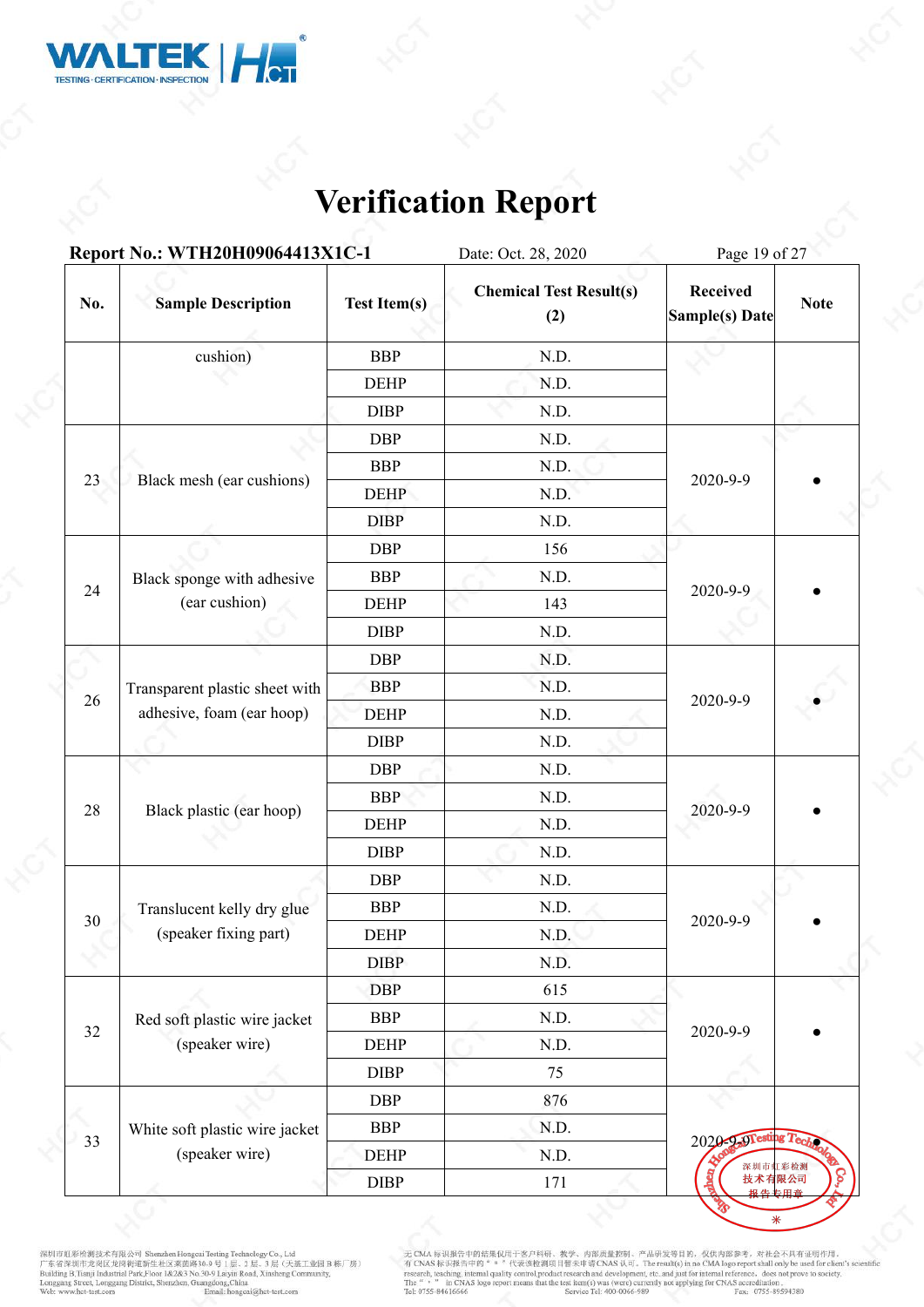

|       | Report No.: WTH20H09064413X1C-1                             |                     | Date: Oct. 28, 2020                   | Page 20 of 27                     |             |  |
|-------|-------------------------------------------------------------|---------------------|---------------------------------------|-----------------------------------|-------------|--|
| No.   | <b>Sample Description</b>                                   | <b>Test Item(s)</b> | <b>Chemical Test Result(s)</b><br>(2) | <b>Received</b><br>Sample(s) Date | <b>Note</b> |  |
|       |                                                             | <b>DBP</b>          | N.D.                                  |                                   |             |  |
|       | Cream copper clad laminate                                  | <b>BBP</b>          | N.D.                                  |                                   |             |  |
| $34*$ | with green coating (speaker                                 | <b>DEHP</b>         | N.D.                                  | 2020-9-9                          |             |  |
|       | PCB board)                                                  | <b>DIBP</b>         | N.D.                                  |                                   |             |  |
|       |                                                             | <b>DBP</b>          | N.D.                                  |                                   |             |  |
|       |                                                             | <b>BBP</b>          | N.D.                                  |                                   |             |  |
| 36    | Silver magnet (speaker)                                     | <b>DEHP</b>         | N.D.                                  | 2020-9-9                          |             |  |
|       |                                                             | <b>DIBP</b>         | N.D.                                  |                                   |             |  |
|       |                                                             | <b>DBP</b>          | N.D.                                  |                                   |             |  |
|       | Black plastic shell (speaker)                               | <b>BBP</b>          | N.D.                                  |                                   |             |  |
| 37    |                                                             | <b>DEHP</b>         | N.D.                                  | 2020-9-9                          |             |  |
|       |                                                             | <b>DIBP</b>         | N.D.                                  |                                   |             |  |
|       |                                                             | <b>DBP</b>          | N.D.                                  |                                   |             |  |
| 38    | Black dry glue (speaker PCB                                 | <b>BBP</b>          | N.D.                                  |                                   |             |  |
|       | board)                                                      | <b>DEHP</b>         | N.D.                                  | 2020-9-9                          |             |  |
|       |                                                             | <b>DIBP</b>         | N.D.                                  |                                   |             |  |
|       |                                                             | <b>DBP</b>          | N.D.                                  | 2020-9-9                          |             |  |
| $40*$ | Cream copper clad laminate<br>with green coating (large PCB | <b>BBP</b>          | N.D.                                  |                                   |             |  |
|       | board)                                                      | <b>DEHP</b>         | N.D.                                  |                                   |             |  |
|       |                                                             | <b>DIBP</b>         | N.D.                                  |                                   |             |  |
|       |                                                             | <b>DBP</b>          | N.D.                                  |                                   |             |  |
| 42    | Black soft plastic sleeve (data                             | <b>BBP</b>          | N.D.                                  | 2020-9-9                          |             |  |
|       | cable)                                                      | <b>DEHP</b>         | N.D.                                  |                                   |             |  |
|       |                                                             | <b>DIBP</b>         | N.D.                                  |                                   |             |  |
|       |                                                             | <b>DBP</b>          | N.D.                                  |                                   |             |  |
| 43    | Green enameled wire with                                    | <b>BBP</b>          | N.D.                                  | 2020-9-9                          |             |  |
|       | white fiber (data cable)                                    | <b>DEHP</b>         | N.D.                                  |                                   |             |  |
|       |                                                             | <b>DIBP</b>         | N.D.                                  |                                   |             |  |
|       |                                                             | <b>DBP</b>          | N.D.                                  | esting T                          |             |  |
| 44    | Blue enameled wire with white<br>fiber (data cable)         | <b>BBP</b>          | N.D.                                  | 2020年9月                           |             |  |
|       |                                                             | $DEHP$              | N.D.                                  | 技术有限公司<br>报告                      |             |  |

深圳市虹彩绘测技术有限公司 Shenzhen Hongcui Testing Technology Co., Ltd<br>广东省深圳市龙岗区龙岗街道新生社区莱茵路30-9 号 1层、2 层、3 层(天基工业园 B 栋厂房)<br>Building B.Tianji Industrial Park,Floor 1&2&3 No.30-9 Laiyin Road, Xinsheng Community,<br>Longgang Street, Longgan

无 CMA 标识报告中的结果仅用于客户科研、教学、内部质量控制、产品研发等目的, 仅供内部参考, 对社会不具有证明作用,<br>有 CNAS 标识报告中的" = "代表该检测项目暂未申请 CNAS 认可, The result(s) in no CMA logo report shall only be used for client's scientific<br>research, teaching, internal quality cont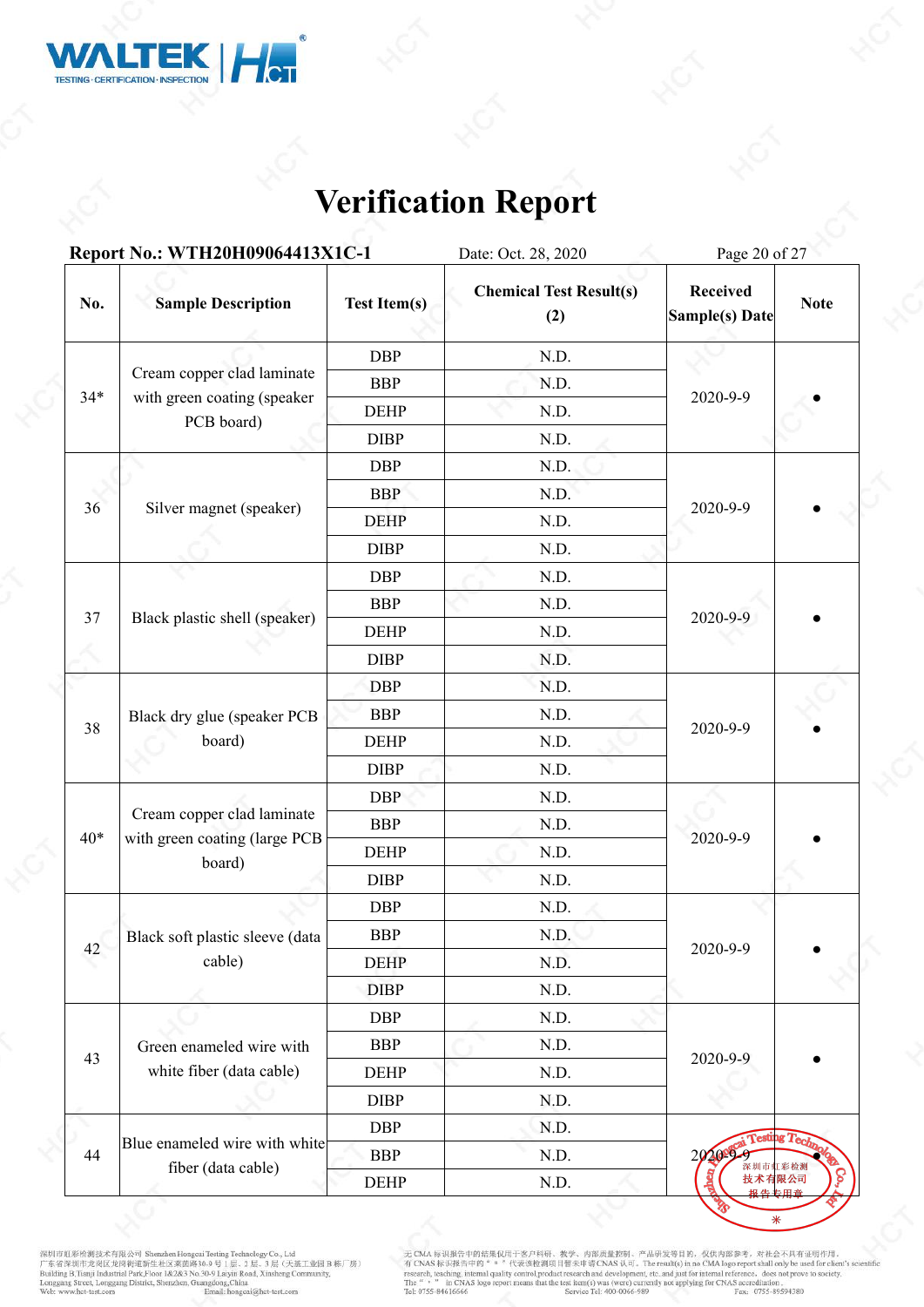

|     | Report No.: WTH20H09064413X1C-1                           |                     | Date: Oct. 28, 2020                   | Page 21 of 27                     |             |  |
|-----|-----------------------------------------------------------|---------------------|---------------------------------------|-----------------------------------|-------------|--|
| No. | <b>Sample Description</b>                                 | <b>Test Item(s)</b> | <b>Chemical Test Result(s)</b><br>(2) | <b>Received</b><br>Sample(s) Date | <b>Note</b> |  |
|     |                                                           | <b>DIBP</b>         | N.D.                                  |                                   |             |  |
|     |                                                           | <b>DBP</b>          | N.D.                                  |                                   |             |  |
|     | Orange enameled wire with                                 | <b>BBP</b>          | N.D.                                  |                                   |             |  |
| 45  | white fiber (data cable)                                  | <b>DEHP</b>         | N.D.                                  | 2020-9-9                          |             |  |
|     |                                                           | <b>DIBP</b>         | N.D.                                  |                                   |             |  |
|     |                                                           | <b>DBP</b>          | N.D.                                  |                                   |             |  |
| 46  | Red enameled wire with white                              | <b>BBP</b>          | N.D.                                  |                                   |             |  |
|     | fiber (data cable)                                        | <b>DEHP</b>         | N.D.                                  | 2020-9-9                          |             |  |
|     |                                                           | <b>DIBP</b>         | N.D.                                  |                                   |             |  |
| 47  |                                                           | <b>DBP</b>          | N.D.                                  |                                   |             |  |
|     | Red/black soft plastic wire<br>jacket                     | <b>BBP</b>          | N.D.                                  |                                   |             |  |
|     |                                                           | <b>DEHP</b>         | N.D.                                  | 2020-9-9                          |             |  |
|     |                                                           | <b>DIBP</b>         | N.D.                                  |                                   |             |  |
|     |                                                           | <b>DBP</b>          | N.D.                                  |                                   |             |  |
|     | White LED body (LED2, etc.,<br>large PCB board)           | <b>BBP</b>          | N.D.                                  | 2020-9-9                          |             |  |
| 48  |                                                           | <b>DEHP</b>         | N.D.                                  |                                   |             |  |
|     |                                                           | <b>DIBP</b>         | N.D.                                  |                                   |             |  |
|     |                                                           | <b>DBP</b>          | N.D.                                  |                                   |             |  |
| 49  | Translucent dry glue (large                               | <b>BBP</b>          | N.D.                                  | 2020-9-9                          |             |  |
|     | PCB board)                                                | <b>DEHP</b>         | N.D.                                  |                                   |             |  |
|     |                                                           | <b>DIBP</b>         | N.D.                                  |                                   |             |  |
|     |                                                           | <b>DBP</b>          | N.D.                                  |                                   |             |  |
| 50  | Black printed white chip<br>resistor (R7, etc., large PCB | <b>BBP</b>          | N.D.                                  | 2020-9-9                          |             |  |
|     | board)                                                    | <b>DEHP</b>         | N.D.                                  |                                   |             |  |
|     |                                                           | <b>DIBP</b>         | N.D.                                  |                                   |             |  |
|     |                                                           | <b>DBP</b>          | N.D.                                  |                                   |             |  |
| 51  | Translucent plastic with black                            | <b>BBP</b>          | N.D.                                  | 2020-9-9                          |             |  |
|     | coating (microphone)                                      | <b>DEHP</b>         | N.D.                                  |                                   |             |  |
|     |                                                           | <b>DIBP</b>         | N.D.                                  |                                   |             |  |
| 52  | Black eight pins body (U2,                                | <b>DBP</b>          | N.D.                                  | 2020 9-9 期市虹                      |             |  |
|     | large PCB board)                                          | <b>BBP</b>          | N.D.                                  |                                   |             |  |

深圳市虹彩绘测技术有限公司 Shenzhen Hongcui Testing Technology Co., Ltd<br>广东省深圳市龙岗区龙岗街道新生社区莱茵路30-9 号 1层、2 层、3 层(天基工业园 B 栋厂房)<br>Building B.Tianji Industrial Park,Floor 1&2&3 No.30-9 Laiyin Road, Xinsheng Community,<br>Longgang Street, Longgan

无 CMA 标识报告中的结果仅用于客户科研、教学、内部质量控制、产品研发等目的, 仅供内部参考, 对社会不具有证明作用,<br>有 CNAS 标识报告中的" = "代表该检测项目暂未申请 CNAS 认可, The result(s) in no CMA logo report shall only be used for client's scientific<br>research, teaching, internal quality cont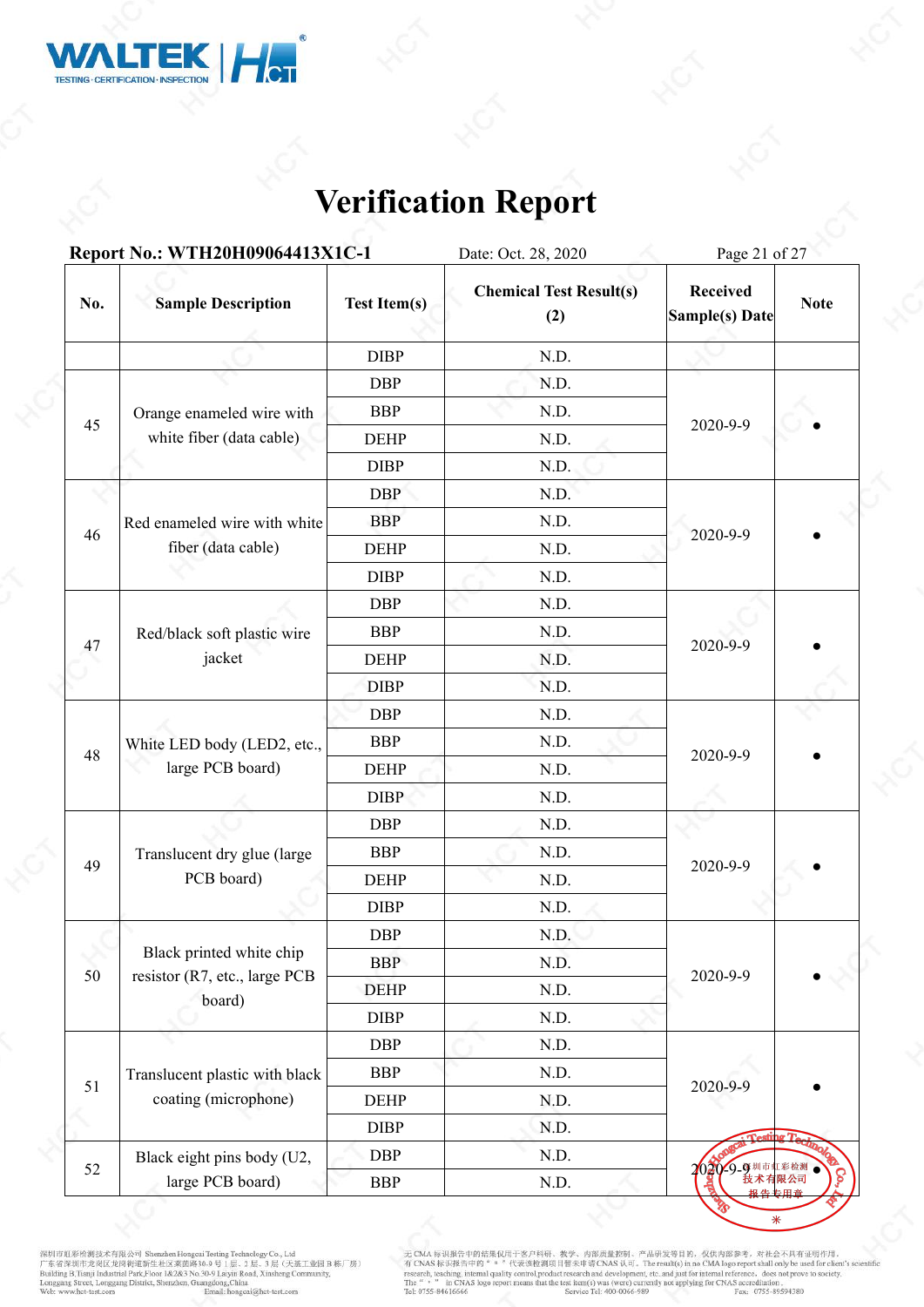

|     | Report No.: WTH20H09064413X1C-1                   |                     | Date: Oct. 28, 2020                   | Page 22 of 27                     |             |  |  |
|-----|---------------------------------------------------|---------------------|---------------------------------------|-----------------------------------|-------------|--|--|
| No. | <b>Sample Description</b>                         | <b>Test Item(s)</b> | <b>Chemical Test Result(s)</b><br>(2) | <b>Received</b><br>Sample(s) Date | <b>Note</b> |  |  |
|     |                                                   | <b>DEHP</b>         | N.D.                                  |                                   |             |  |  |
|     |                                                   | <b>DIBP</b>         | N.D.                                  |                                   |             |  |  |
|     |                                                   | <b>DBP</b>          | N.D.                                  |                                   |             |  |  |
| 54  | Black soft plastic gasket (C5,                    | <b>BBP</b>          | N.D.                                  |                                   |             |  |  |
|     | large PCB board)                                  | <b>DEHP</b>         | N.D.                                  | 2020-9-9                          |             |  |  |
|     |                                                   | <b>DIBP</b>         | N.D.                                  |                                   |             |  |  |
| 58  | Brown electrolytic paper (C5,<br>large PCB board) | <b>DBP</b>          | N.D.                                  |                                   |             |  |  |
|     |                                                   | <b>BBP</b>          | N.D.                                  |                                   |             |  |  |
|     |                                                   | <b>DEHP</b>         | N.D.                                  | 2020-9-9                          |             |  |  |
|     |                                                   | <b>DIBP</b>         | N.D.                                  |                                   |             |  |  |
|     |                                                   | <b>DBP</b>          | N.D.                                  | 2020-9-9                          |             |  |  |
| 59* | Cream copper clad laminate                        | <b>BBP</b>          | N.D.                                  |                                   |             |  |  |
|     | with green coating (small PCB $\vert$<br>board)   | <b>DEHP</b>         | N.D.                                  |                                   |             |  |  |
|     |                                                   | <b>DIBP</b>         | N.D.                                  |                                   |             |  |  |
|     |                                                   | DBP                 | N.D.                                  |                                   |             |  |  |
| 61  | Black soft plastic non-slip                       | <b>BBP</b>          | N.D.                                  | 2020-9-9                          |             |  |  |
|     | block (microphone)                                | <b>DEHP</b>         | N.D.                                  |                                   |             |  |  |
|     |                                                   | <b>DIBP</b>         | N.D.                                  |                                   |             |  |  |
|     |                                                   | <b>DBP</b>          | N.D.                                  |                                   |             |  |  |
| 67  | Black large IC body (small                        | <b>BBP</b>          | N.D.                                  | 2020-9-9                          |             |  |  |
|     | PCB board)                                        | <b>DEHP</b>         | N.D.                                  |                                   |             |  |  |
|     |                                                   | <b>DIBP</b>         | N.D.                                  |                                   |             |  |  |

### **Note:**

●=Actual tested sample

\*=The specimen is tested as a whole (part) which according to the applicant's request.The result(s) shown on this report may be different from the content of any homogeneous material.

As specified by client, only test the designated sample.

This report replaces the report which report No. is WTH20H09064413C-1.



深圳市帄彩检测技术有限公司 Shen zhen Hone 6\*84同本以外的《SAC》、SACTION SEARCHILL TO THE SUBSEAUTOR OF THE SEARCH THE SUBSEAUTOR THE SUBSEAUTOR OF THE SUBSEAUTOR SUBSEAUTOR DRIVER BUT AND BUILDING BUT AND DURING DURING THE SUBSEAUTOR DURING THE SUBSEAUTOR SUBSEAUTOR SUB 无 CMA 标识报告中的结果仅用于客户科研、教学、内部质量控制、产品研发等目的, 仅供内部参考, 对社会不具有证明作用。<br>有 CNAS 标识报告中的 " \* "代表该检测项目暂未申请 CNAS 认可。The result(s) in no CMA logo report shall only be used for client's sc<br>research, teaching, interesting, interesting, int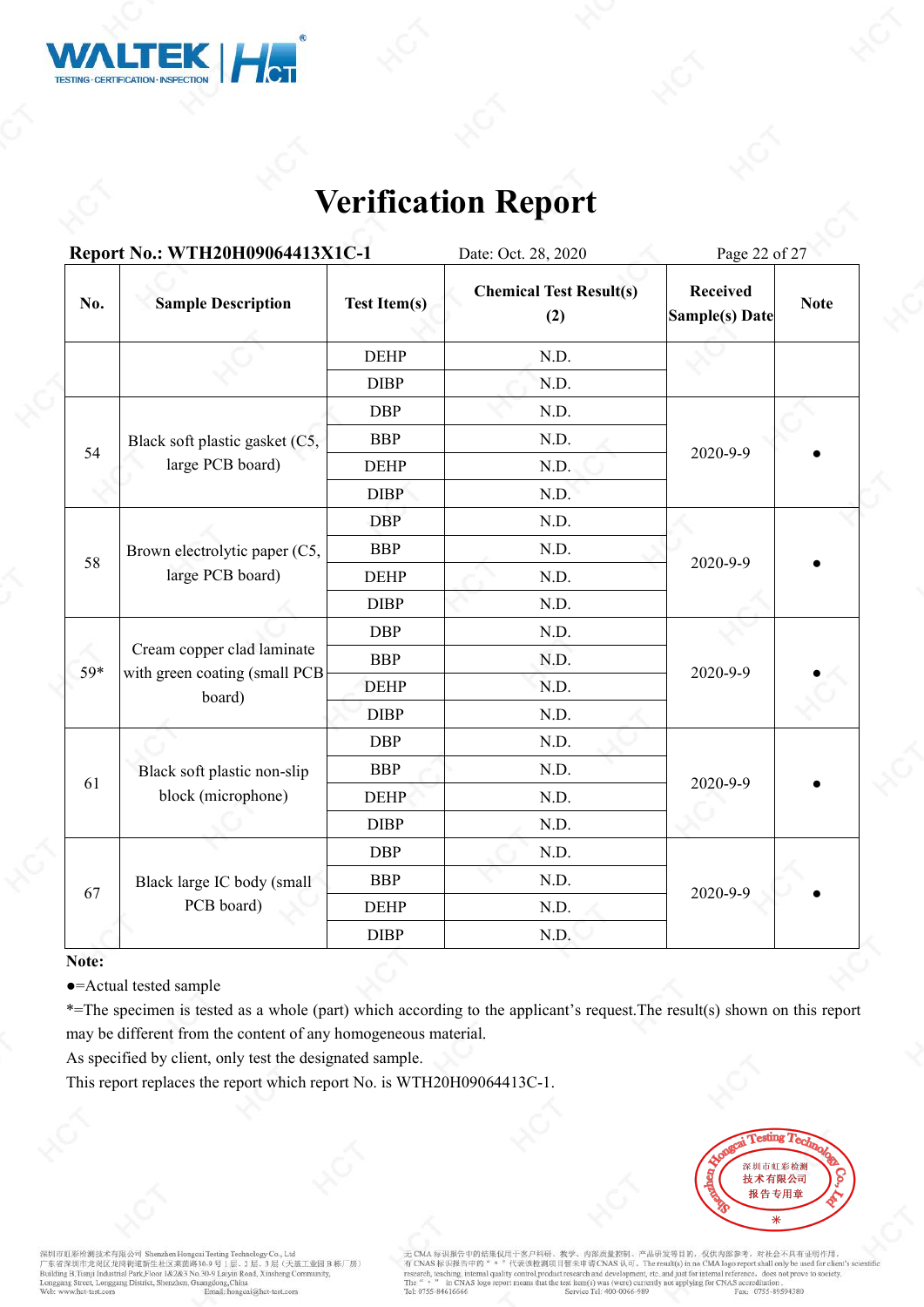

### **Report No.: WTH20H09064413X1C-1** Date: Oct. 28, 2020 Page 23 of 27

### **Remark:**

(1)ED-XRF test

(a) For the restricted substances PBBs/PBDEs, the ED-XRF results show the total Br content; for the restricted substance Cr(VI), the ED-XRF results show the total Cr content.

(b) Results were obtained by ED-XRF for primary screening, and further chemical testing are recommended to be performed, if the concentration exceeds the below warning value according to IEC 62321-3-1:2013.

|          |                                  | Unit: $mg/kg$                    |                               |
|----------|----------------------------------|----------------------------------|-------------------------------|
| Elements | Polymers                         | Metals                           | Composite material            |
| Pb       | $BL \le 100 < X < 1200 \le OL$   | $BL \leq 100 < X < 1200 \leq OL$ | $BL \le 80 < X < 1300 \le OL$ |
| Cd       | $BL \leq 30 < X < 120 < SL$      | $BL \leq 30 < X < 120 \leq OL$   | $BL \leq 30 < X < 120 < OL$   |
| Hg       | $BL \leq 100 < X < 1200 \leq OL$ | $BL \le 100 < X < 1200 \le OL$   | $BL \le 80 < X < 1300 \le OL$ |
| Cr.      | $BL \leq 200 < X$                | $BL \leq 200 \leq X$             | $BL \leq 150 < X$             |
| Br       | $BL \leq 200 \leq X$             | ---                              | $BL \leq 200 \leq X$          |

(c) BL=Below Limit by ED-XRF analysis, OL=Over Limit by ED-XRF analysis,

 $IN=Inconclusive, --- = Not regulated, X=need further chemical analysis$ 

(d) For composite material,the ED-XRF results may be different to the actual content in the sample.

(2)Chemical test and regulatory limits

| Test Items   |        | <b>Test Method</b>         | <b>Test Equipment</b> | <b>MDL</b>             | Limit(by weight in    |  |  |
|--------------|--------|----------------------------|-----------------------|------------------------|-----------------------|--|--|
|              |        |                            |                       |                        | homogenous materials) |  |  |
| Pb           |        | IEC 62321-5:2013           | <b>ICP-OES/AAS</b>    | 2mg/kg                 | $1000$ mg/ $kg$       |  |  |
| Cd           |        | IEC 62321-5:2013           | <b>ICP-OES/AAS</b>    | 2mg/kg                 | $100$ mg/ $kg$        |  |  |
| Hg           |        | IEC 62321-4:2013+AMD1:2017 | <b>ICP-OES</b>        | 2mg/kg                 | $1000$ mg/ $kg$       |  |  |
| Cr(VI)       | Metal  | IEC 62321-7-1:2015         | UV-VIS                | $0.10\mu\text{g/cm}^2$ |                       |  |  |
|              | Others | IEC 62321-7-2:2017         | UV-VIS                | 8mg/kg                 | $1000$ mg/ $kg$       |  |  |
| <b>PBBs</b>  |        | IEC 62321-6:2015           | GC-MS                 | 5mg/kg(Each)           | $1000$ mg/kg(Sum)     |  |  |
| <b>PBDEs</b> |        | IEC 62321-6:2015           | GC-MS                 | 5mg/kg(Each)           | $1000$ mg/kg(Sum)     |  |  |
| <b>DBP</b>   |        | IEC 62321-8:2017           | GC-MS                 | 30mg/kg                | $1000$ mg/ $kg$       |  |  |
| <b>BBP</b>   |        | IEC 62321-8:2017           | GC-MS                 | 30mg/kg                | $1000$ mg/ $kg$       |  |  |
| <b>DEHP</b>  |        | IEC 62321-8:2017           | GC-MS                 | 30mg/kg                | $1000$ mg/ $kg$       |  |  |
| <b>DIBP</b>  |        | IEC 62321-8:2017           | GC-MS                 | 30mg/kg                | $1000$ mg/ $kg$       |  |  |



**可要检测技术有限公司 Sh** \* 京省深圳市龙岗区龙岗街道新生社区莱茵路30-9 号 L层、2 层、3 层(天涯<br>- 京省深圳市龙岗区龙岗街道新生社区莱茵路30-9 号 L层、2 层、3 层(天涯<br>uilding B,Tianji Industrial Park,Floor 1&2&3 No.30-9 Laiyin Road, Xinsheng Cor 层(天基工业园B栋厂房) et, Longgang District, Shenzhen, Guangdong, China Email: ho

中的结果仅用于客户科研、 内部质量控制、产品研发等目的、仅供内部参考、对社会不具有证明作用、 CMA 标识换音中的结果以用于各户标时、数字、片部或皿形制,广油制本等可的,这种内容。<br>CNAS 标识报告中的 " 。 " 代表这检测项目暂未申请 CNAS 认可。The result(s) in no CMA logo report shall only be used for client's s<br>carch, teaching, internal quality control,product research and devel in CNAS logo that the test item(s) was (were) currently not applying for CNAS accreditation Fax: 0755-89594380 Tel: 0755-84616666 Service Tel: 400-0066-989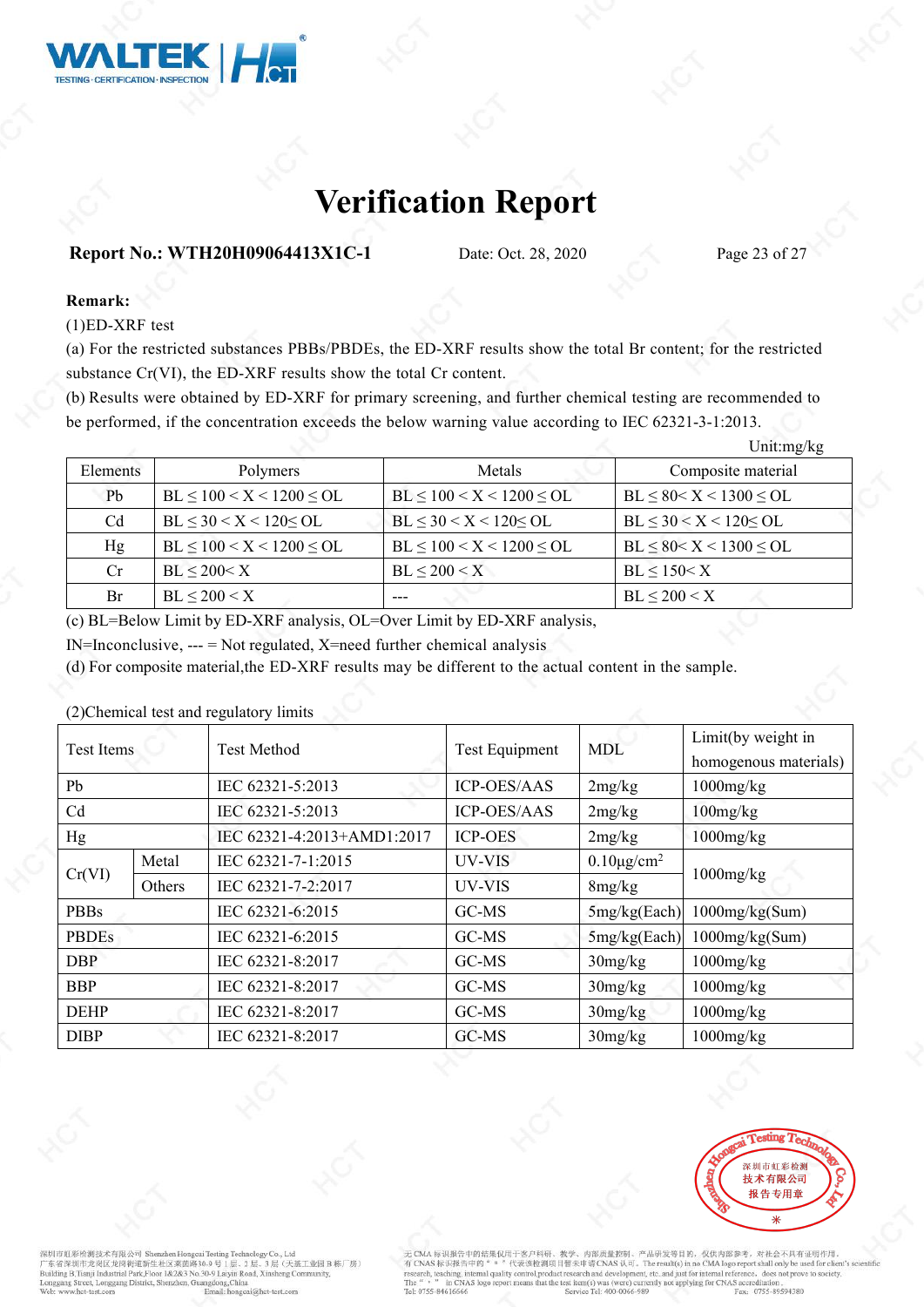

### **Report No.: WTH20H09064413X1C-1** Date: Oct. 28, 2020 Page 24 of 27

(a) Unit of Chemical test result: Cr(VI) of metal:μg/cm<sup>2</sup> ,Other:mg/kg; 1mg/kg=1ppm=0.0001%, N.D.=not detected (lessthan method detection limit), MDL=Method Detection Limit, --- =Not Conducted (b) For corrosion-protected coatings on metals

- a. The sample is positive for Cr(VI) if the Cr(VI) concentration is greater than  $0.13\mu\text{g/cm}^2$ . The sample coating is considered to contain Cr(VI);
	- b. The sample is negative for Cr(VI) if Cr(VI) is N.D. (concentration less than  $0.10\mu\text{g/cm}^2$ ). The coating is considered a non-Cr(VI) based coating;

c. The result between  $0.10 \mu$ g/cm<sup>2</sup> and  $0.13 \mu$ g/cm<sup>2</sup> is considered to be inconclusive -unavoidable coating variations may influence the determination;

Information on storage conditions and production date of the tested sample is unavailable and thus Cr(VI) results represent status of the sample at the time of testing.

(3) Screening and chemical tests were performed for the samples indicated by the photo in this report.



### **The photo of the sample**



**WTH20H09064413C**



**可要检测技术有限公司 She** whan LL 层(天基工业园B栋厂房) reet, Longgang District, Shenzhen, Guangdong, China Email: honecai@hct-test.com

识报告中的结果仅用于客户科研、 内部质量控制、产品研发等目的、仅供内部参考、对社会不具有证明作用 无 CMA 标识报告中的结果仅用于客户科研、教学、内部质量控制、产品研发等目的, 仅供内部参考, 对社会不具有证明作用,<br>有 CNA 标识报告中的 " · · " 代表谈检测项目 程本申请 CNAS 认 可。 The result(s) in no CMA logo report shall only be used for client's<br>research, teaching, internal quality control,pr Tel: 0755-84616666 Fax: 0755-89594380 Service Tel: 400-0066-989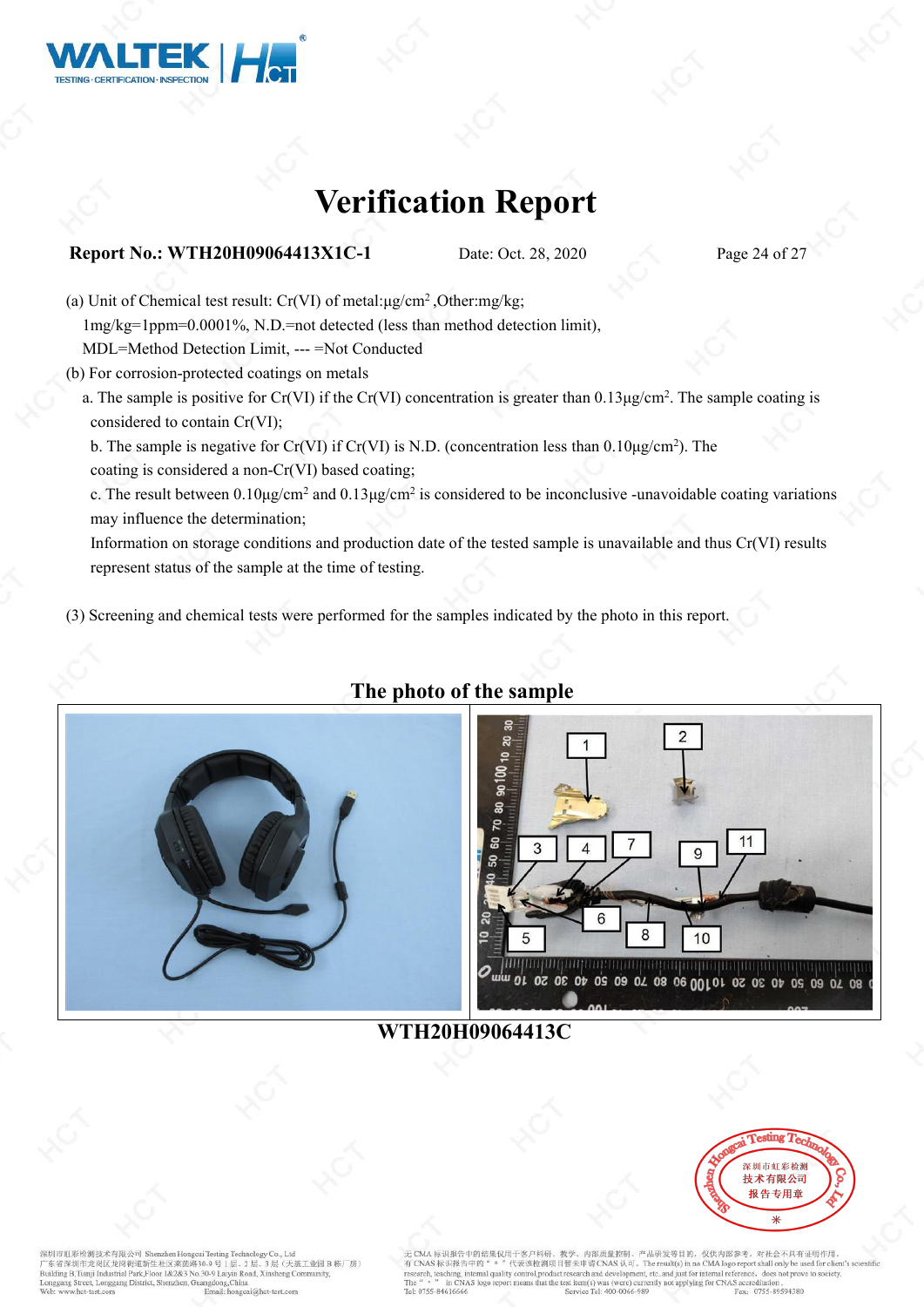



**WTH20H09064413C**



深圳市虹彩检测技术有限公司 Shenzhen Hongcai Testing Technology Co., Ltd<br>广东省深圳市龙岗区龙岗街道新生社区莱茵路30-9 号 1 层、2 层、3 层(天基工业园 B 栋厂房)<br>Building B.Tnaji Industrial Park,Floor 1&2&3 No.30-9 Laiyin Road, Xinsheng Community,<br>Longgang Street, Longgan

无 CMA 标识报告中的结果仅用于客户科研、教学、内部质量控制、产品研发等目的, 仅供内部参考, 对社会不具有证明作用。<br>有 CNAS 标识报告中的 " " "代表该检测项目智未申请 CNAS 认可。The result(s) in no CMA logo report shall only be used for client's scient<br>research, teaching, internal passiling, intern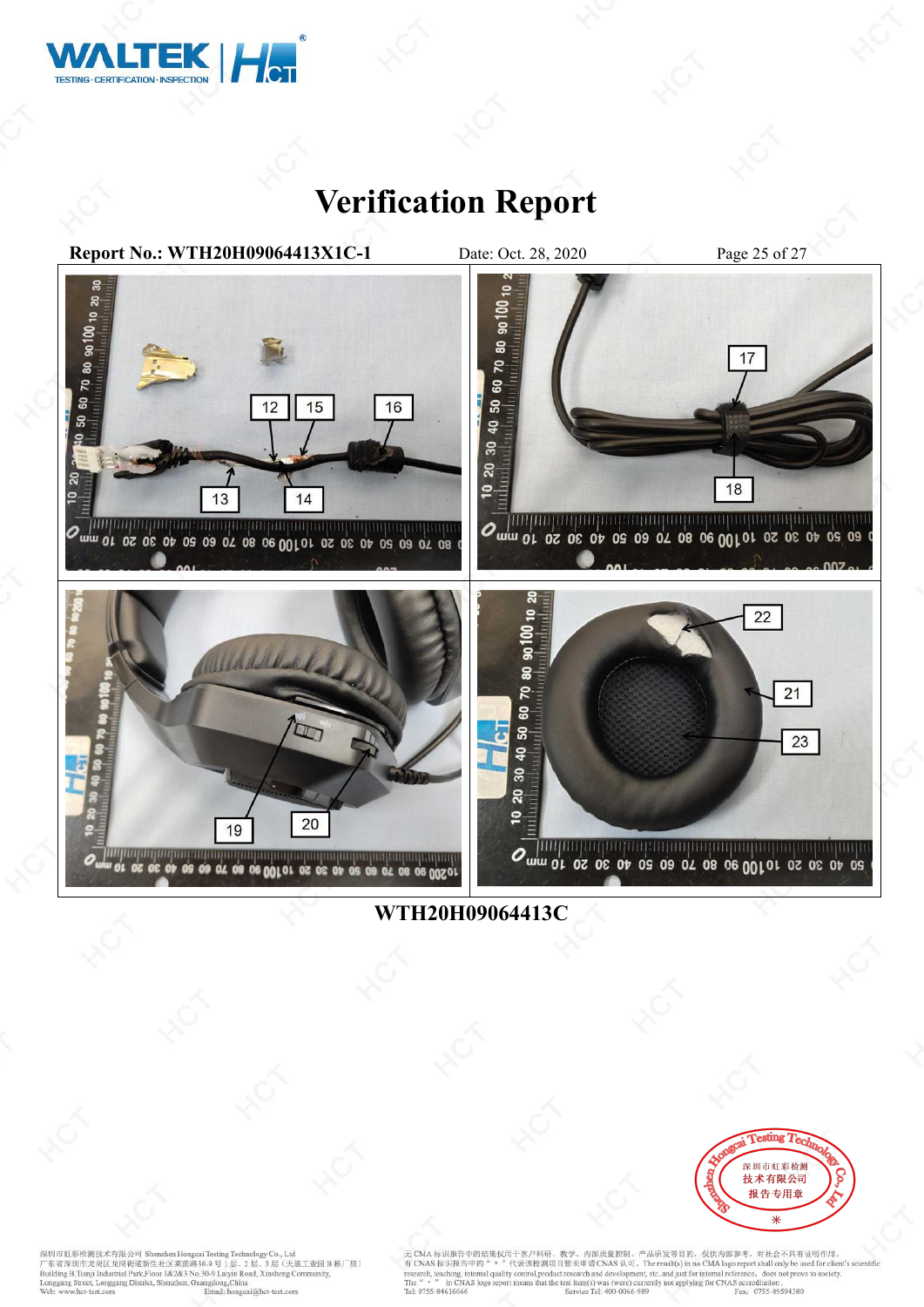



**WTH20H09064413C**



深圳市虹彩检测技术有限公司 Shenzhen Hongcai Testing Technology Co., Ltd<br>广东省深圳市龙岗区龙岗街道新生社区莱茵路30-9 号 1 层、2 层、3 层(天基工业园 B 栋厂房)<br>Building B.Tnaji Industrial Park,Floor 1&2&3 No.30-9 Laiyin Road, Xinsheng Community,<br>Longgang Street, Longgan

无 CMA 标识报告中的结果仅用于客户科研、教学、内部质量控制、产品研发等目的, 仅供内部参考, 对社会不具有证明作用。<br>有 CNAS 标识报告中的" = "代表该检测项目暂未申请 CNAS 认可。The result(s) in no CMA logo report shall only be used for client's scien<br>research, teaching, internal quality control,pr